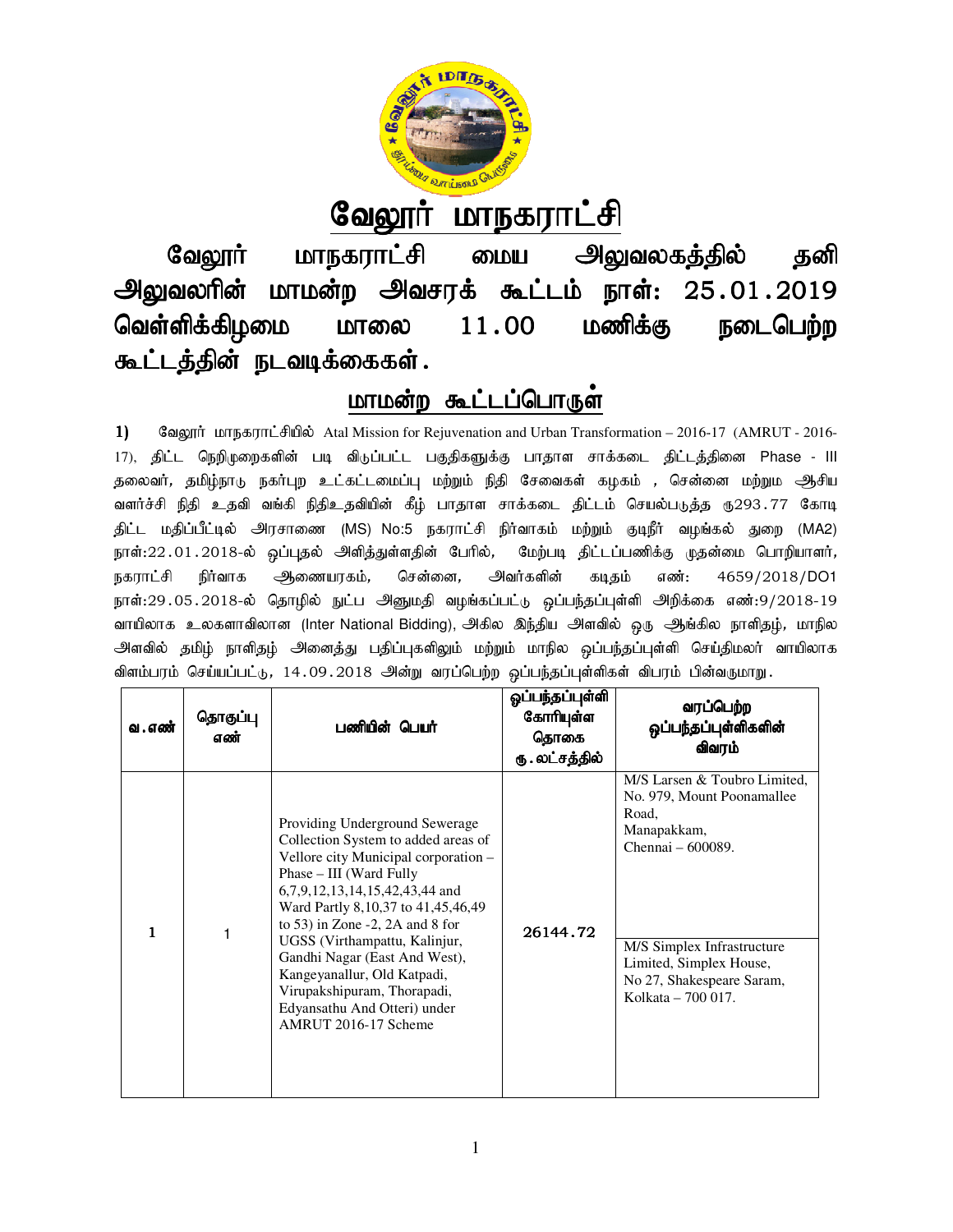மேற்குறிப்பிட்ட ஒப்பந்த நிறுவனங்கள் வழங்கியுள்ள ஒப்பந்தப்புள்ளியினை ஒப்பந்தப்புள்ளி .<br>நிபந்தனைகளின் படி முதலில் தொழிற்நுட்பத் தகுதி உறை பிரிக்கப்பட்டது. மேற்படி தொகுப்பு எண்:1-ல் பெறப்பட்ட ஒப்பந்தப்புள்ளிகளில் வழங்கியுள்ள தொழில்நுட்பத் தகுதிக்கான சான்றிதழ்கள் அனைத்தும் மதிப்பாய்வு செய்யப்பட்டு மதிப்பாய்வு அறிக்கைகள் அனைத்தையும் தொழில் நுட்ப நிலைக்குழு (Technical Standing Committee) நகராட்சி நிர்வாக ஆணையர், சென்னை அவர்களிடம் சமர்ப்பிக்கப்பட்டது. 25.09.2018 அன்று நடைபெற்ற தொழில் நுட்ப நிலைக்குழு கூட்ட நடவடிக்கை குறிப்பில் ஆசிய வளர்ச்சி வங்கியின் (Asian Development Bank) தடையின்மை சான்று பெற்ற பின் மேற்கண்ட நிறுவனங்களின் விலைப்புள்ளிகளை திறக்க பரிந்துரை செய்துள்ளது .இதனை தொடர்ந்து இயக்குநர், ஆசிய வளர்ச்சி வங்கி, (Asian Development Bank) நியுடெல்லி 26.11.2018 நாளைய மின்னஞ்சல் கடிதத்தில் மேற்கண்ட நிறுவனங்களின் விலைப்புள்ளிகளை திறக்க அறிவுரை வழங்கியதன் பேரில் 30.11.2018-ம் தேதி அன்று விலைப்புள்ளி உறைகள் திறக்கப்பட்டது. அதன் விவரம் பின்வருமாறு

| வ . எண் | தொகுப்பு<br>எண் | ஓப்பந்தப்புள்ளி<br>கோரியுள்ள<br>தொகை<br>ரு . லட்சத்தில் | ஒப்பந்தப்புள்ளி<br>வழங்கியுள்ள<br>நிறுவனத்தின் பெயர்                                                                 | ஓப்பந்ததாரா்<br>கொடுத்துள்ள<br>ஒப்பந்தப்புள்ளி<br>தொகை<br>(ருபாயில்) | <u>மதிப்பீட்டை</u><br>காட்டிலும்<br>கூடுதல சதவீதம் |
|---------|-----------------|---------------------------------------------------------|----------------------------------------------------------------------------------------------------------------------|----------------------------------------------------------------------|----------------------------------------------------|
|         |                 |                                                         | $M/S$ Larsen $&$<br>Turbo Limited<br>No 979 Mount<br>Poonamallee Road,<br>Manapakkam,<br>Chennai - 600089.           | 308,41,00,000.42                                                     | $+17.96%$<br>(கூடுதல்)                             |
|         | 1               | 26144.72                                                | M/S Simplex<br>Infrastructure<br>Limited,<br>No 27,<br>Shakespeare<br>Saram,<br>Simplex House,<br>Kolkata - 700 017. | 397, 31, 30, 103. 53                                                 | $+51.97%$<br>(கூடுதல்)                             |

மேற்கண்ட அட்டவணையில் குறிப்பிட்டுள்ளபடி தொகுப்பு எண்:1க்கு M/S Larsen & Turbo Limited., Chennai நிறுவனம் மதிப்பீட்டைக் காட்டிலும் +17.96% சதவிகிதம் கூடுதலாக விலைவிகிதம் கொடுத்துள்ளது. பெறப்படட நான்கு ஒப்பந்தப்புள்ளிகளில் குறைவான ஒப்பந்தப்புள்ளி வழங்கியுள்ள M/S Larsen & Turbo Limited., Chennai நிறுவனம் வழங்கியுள்ள (மதிப்பீட்டைக் காட்டிலும் +17.96 சதவீகிதம் கூடுதல்) விலைப்புள்ளியினை தமிழ்நாடு நகர்புற உட்கட்டமைப்பு நிதி சேவை கழகம் (TNUIFSL) சென்னை நிறுவனம் மூலம் ஆசிய வளர்ச்சி வங்கிக்கு மின்னஞ்சல் முலம் பரிந்துரை செய்யப்பட்டது . இதனைத் தொடர்ந்து الكبولية அசிய வளர்ச்சி வங்கி (Asian Development Bank) நியுடெல்லி நாள்:07 . 01 . 2019-ல் மின்னஞ்சல் கடிதத்தில் பெறப்பட்ட இரண்டு ஒப்பந்தப்புள்ளிகளில் மதிப்பீட்டைக் காட்டிலும் +17.96% சதவிகிதம் கூடுதலாக கொடுத்துள்ள ஒப்பந்த நிறுவனமான M/S Larsen & Turbo Limited., Chennai நிறுவனத்திடம் இருந்து விலைக்குறைப்பு (Negotiate) கேட்டு ஒப்பந்தப்புள்ளி இறுதி செய்யலாம் என பரிந்துரை செய்துள்ளதை*,* தமிழ்நாடு நகர்ப்புற உட்கட்டமைப்பு நிதி சேவை கழகம் (TNUIFSL) சென்னை நிறுவன மின்னஞ்சல் முலம் பெறப்பட்டது. இதனைத் தொடர்ந்து M/S Larsen & Turbo Limited., Chennai அவர்களிடம் விலைகுறைப்பு கேட்டு 08.01.2019-ல் கடிதம் அனுப்பப்பட்டது.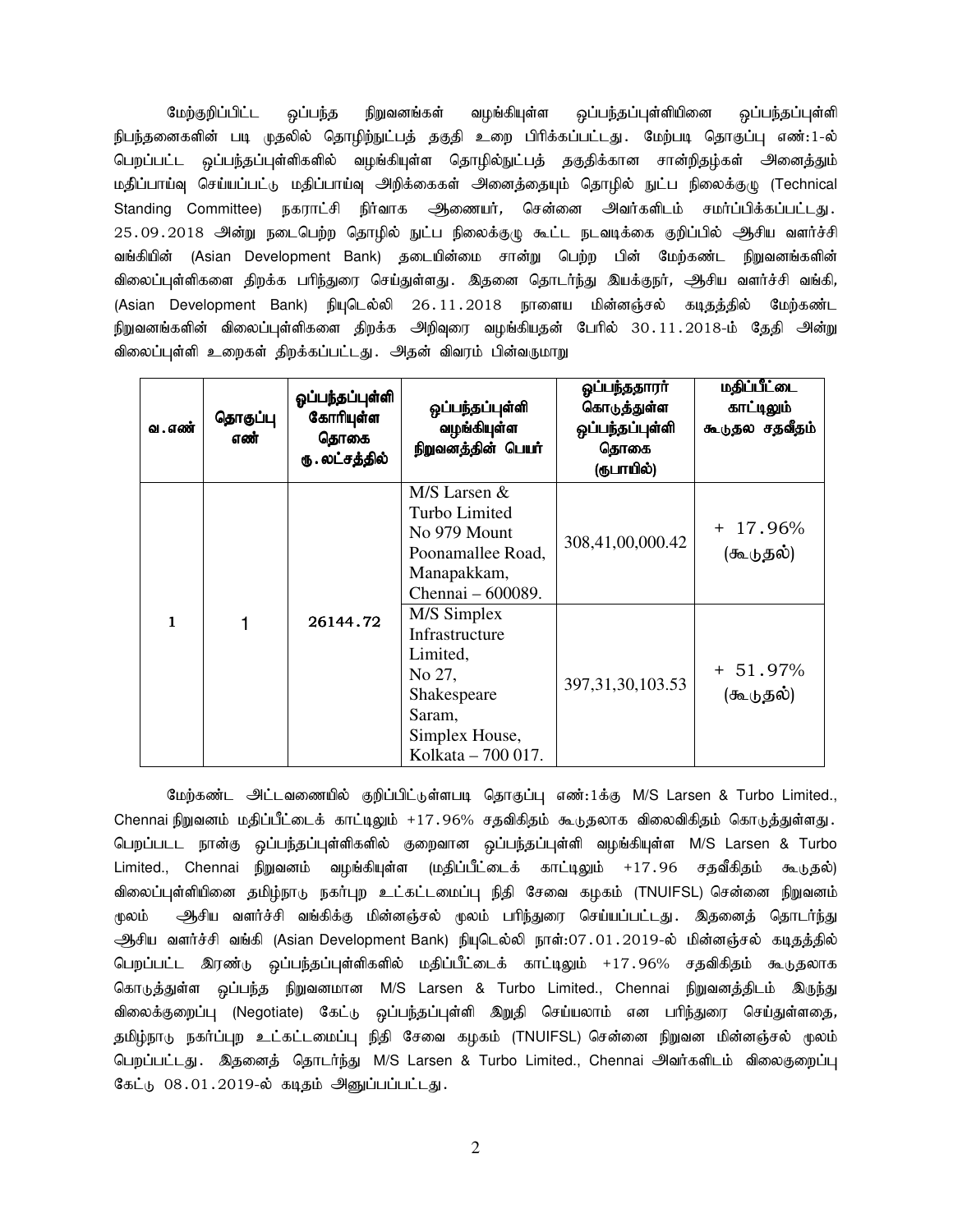மேற்படி நிறுவனம் அளித்துள்ள தொகையில் ரு.8,48,58,000/- விலைகுறைப்பு செய்து இறுதி ஒப்பந்த விலை ரு.299,92,42,000/- என குறிப்பிட்டு 24.01.2019 அன்று கடிதம் வழங்கியுள்ளார்கள். இவ்விலைவிகிதம் மதிப்பீட்டை விட +14.72% கூடுதலாகும். எனவே மேற்படி பணிக்கு நகராட்சி நிர்வாக ஆணையரக்திலுள்ள ஒப்பந்தப்புள்ளி வழங்கல் குழு (Tender Award Committee) மூலம் முடிவு செய்து மேல்நடவடிக்கை தொடர மாமன்ற பொருள் தயார் செய்து ஒப்புதலுக்கு வைக்கப்படுகிறது.

#### அலுவலக குறிப்பு :

 $1.$  ஆசிய வளர்ச்சி வங்கி (Asian Development Bank) நியுடெல்லி நாள்'  $11.12.2018$  தேதிய மின்னஞ்சல் கடிதத்தில் தெரிவிக்கப்பட்ட பரிந்துரையின்படி விலைவிகிதம் குறைத்து கொடுத்துள்ள M/S Larsen & Turbo Limited., Chennai நிறுவனத்தின் ஒப்பந்தப்புள்ளி மதிப்பீட்டைக்காட்டிலும் +14.72% சதவிகிதம் கூடுதலாக கொடுத்துள்ளதை ஏற்று ஒப்பந்நப்புள்ளி வழங்கல் குழு (Tender Award Committee) ஒப்புதல் பெற பரிந்துரை செய்ய மாமன்றம் அனுமதி வழங்கலாம்.

| வ . எண் | தொகுப்பு<br>எண் | ஓப்பந்தப்புள்ளி<br>கோரியுள்ள<br>தொகை<br>ரு . லட்சத்தில் | ஒப்பந்தப்புள்ளி<br>வழங்கியுள்ள நிறுவனத்தின்<br>பெயர்                                                | ஓப்பந்ததாரர்<br>கொடுத்துள்ள<br>ஒப்பந்தப்புள்ளி<br>தொகை<br>(ருபாயில்) | <u>மதிப்பீட்டை</u><br>காட்டிலும்<br>கூடுதல<br>சதவீதம் |
|---------|-----------------|---------------------------------------------------------|-----------------------------------------------------------------------------------------------------|----------------------------------------------------------------------|-------------------------------------------------------|
|         |                 | 26144.72                                                | M/S Larsen & Turbo Limited<br>No 979 Mount Poonamallee<br>Road.<br>Manapakkam,<br>Chennai – 600089. | 299,92,42,000.00                                                     | $+$ 14.72%<br>(கூடுதல்)                               |

 $2.$  ஒப்பந்தப்புள்ளியினால் மதிப்பீட்டுத் தொகைக்கு கூடுதலாகும் செலவினத்தை பொது நிதி / அரசு வளர்ச்சி நிதி நிறுவனங்கள் மூலம் கடன் / மானியம் பெற்று மேற்படி பணியை மேற்கொள்ள அனுமதி வழங்கலாம். இதற்கு உரிய ஒப்பந்தம் முதலியன கையொப்பமிட மாநகராட்சி ஆணையருக்கு முழு அதிகாரம் வழங்கி மாமன்றம் அனுமதி அளிக்கலாம்.

#### (ந.க.எண். 17903/2017/E1)

#### தீர்மானம் எண்: 510 – அலுவலகக் குறிப்பு அனுமதிக்கப்பட்டது.

 $2)$  வேலூர் மாநகராட்சியில் 4.27 ஏக்கர் பரப்பளவில் 735 கடைகள் அமைய பெற்ற நேதாஜி மார்கெட் செயற்பட்டு வருகிறது. மேலும் 40 ஆண்டுகள் பழமையான இந்த மார்கெட் இடநெருக்கடியில் இயங்கி வருவதால் இவ்விடத்தில் பழைய மார்கெட் கட்டிடத்தை இடித்து விட்டு விஸ்தரிப்பான மார்கெட் வளாகம் அமைத்து தருமாறு பொதுமக்களால் தொடர்ந்து கோரிக்கை வைக்கப்பட்டு வருகிறது. எனவே ஸ்மார் சிட்டி திட்டத்தின் கீழ் ரு.60.82 கோடி மதிப்பீட்டில் நவீன வசதிகளுடன் கூடிய புதிய மார்கெட் வளாகம் கட்டும் பணிக்கு அரசின் நிர்வாக அனுமதி பெறப்பட்டுள்ளது. மேற்படி இத்திட்டத்தில நேதாஜி மார்கெட் பழைய கடைகளை அனைத்தையும் இடித்து அகற்றி விட்டு புதியதாக அவ்விடத்திலேயே தரைமட்டதளம், தரைதளம், முதல் மற்றும் இரண்டு அடுக்குகளுடன் கூடிய வணிக வாளகம் அமைக்க முடிவுசெய்யப்பட்டுள்ளது .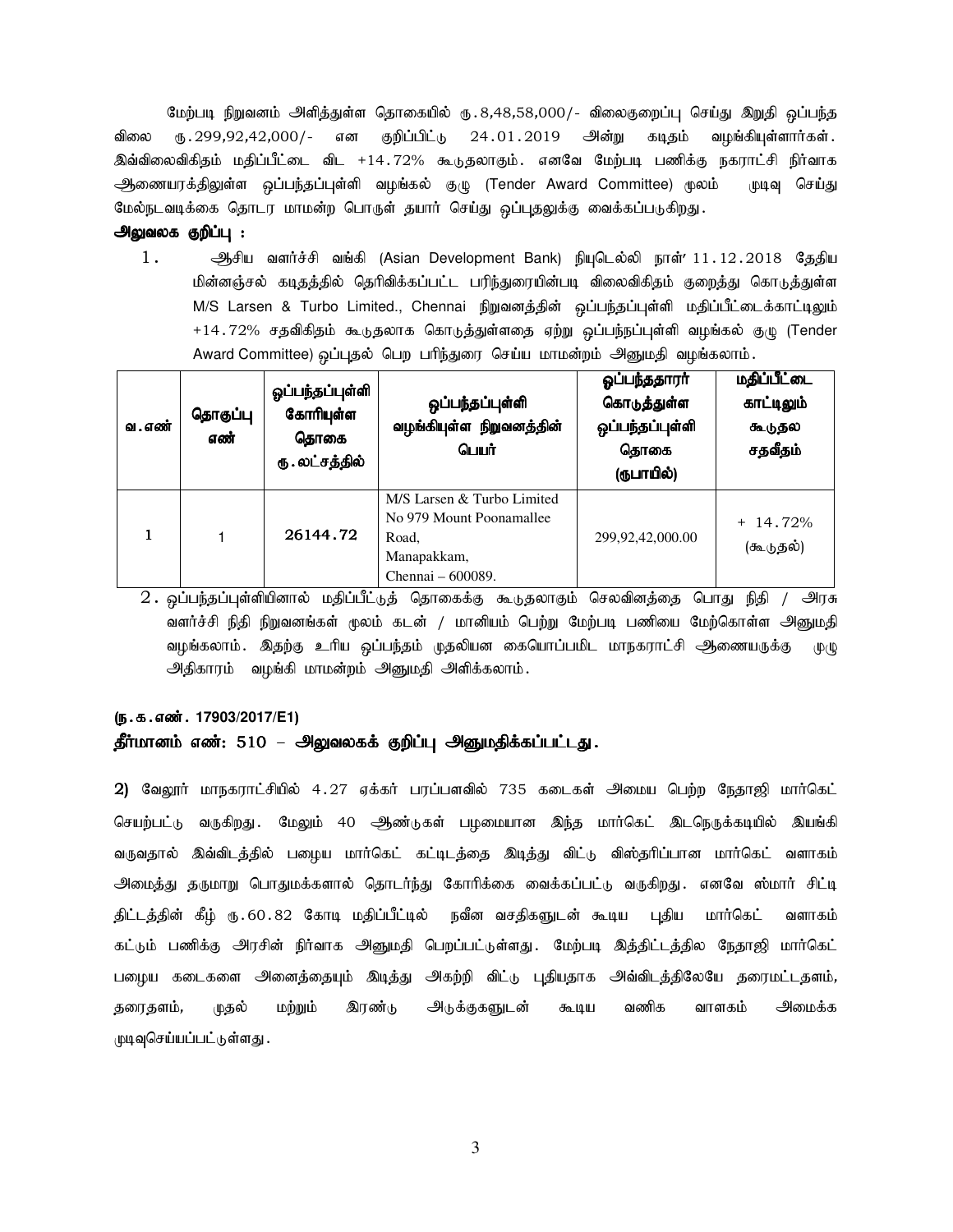எனவே 40 ஆண்டுகள் பழமையான நேதாஜி மார்கெட்டில் உள்ள கடைகளை அனைத்தையும் பொதுபணித்துறை செயற்பொறியாளர் அவர்களின் உறுதித்தன்மை சான்றிதழ் பெற்று இடித்து அகற்ற மாமன்றத்தின் அனுமதி வேண்டப்படுகிறது.

# அலுவலக குறிப்பு :

1. மாமன்றம் அனுமதிக்கலாம்.

ந.க.எண்.E1/6209/2018

 $j$ ரீர்மானம் எண்: 511 – அலுவலகக் குறிப்பு அங்கீகரிக்கப்பட்டது.

(ஒம்) சு. சிவசுப்பிரமணியன் ஆணையாளர் (ம) தனி அலுவலர், வேலூர் மாநகராட்சி.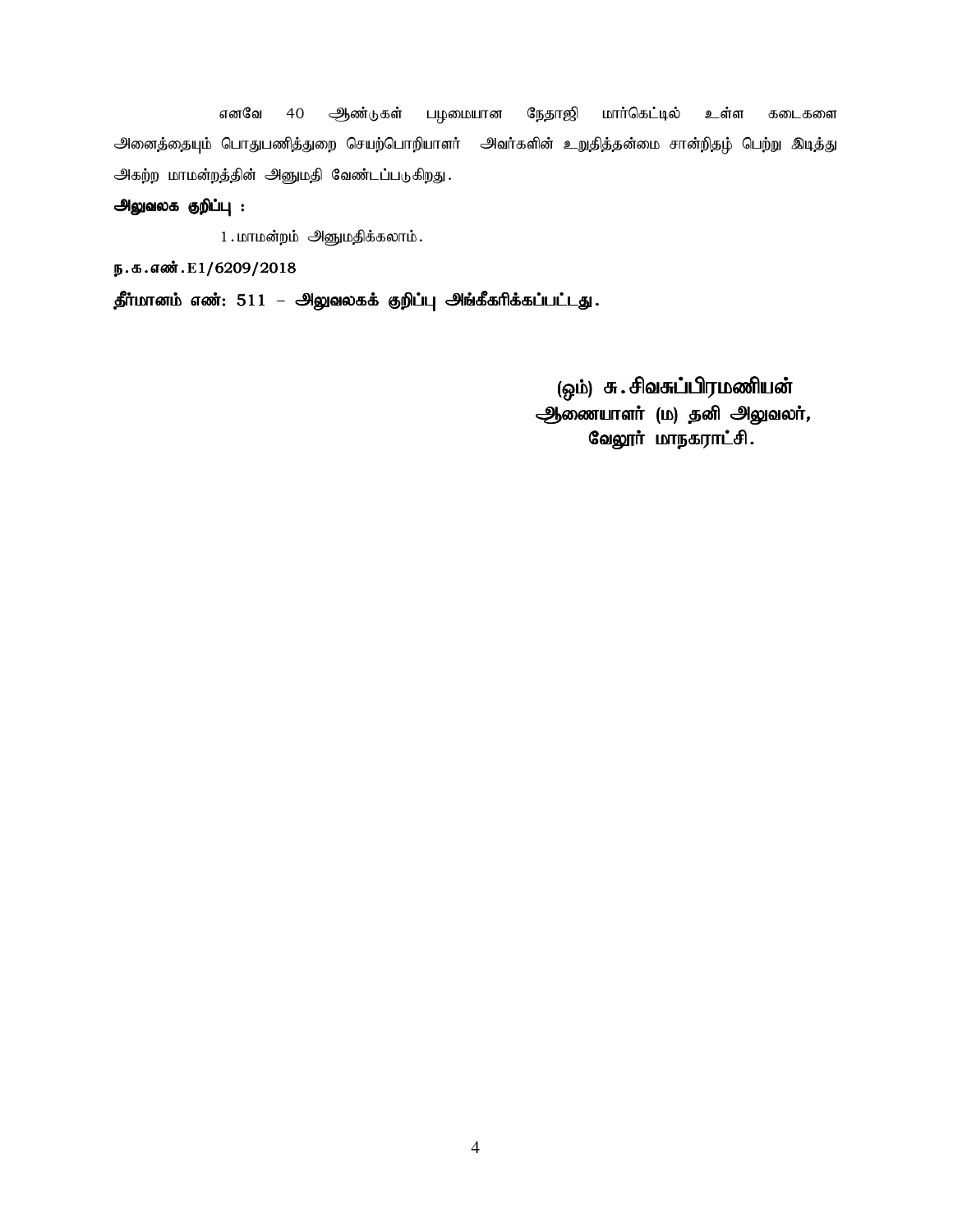

# <u>வேலூர் மாநகராட்சி</u>

வேலூர் மாநகராட்சி மைய அலுவலகத்தில் தனி அலுவலரின் மாமன்ற சாதாரணக் கூட்டம் நாள்: 31.01.2019 வியாழக்கிழமை காலை கூட்டத்தின் நடவடிக்கைகள்.  $11.00$  மணிக்கு வேலூர் மாநகராட்சி மைய அலுவலகத்தில் தனி<br>வலரின் மாமன்ற சாதாரணக் கூட்டம் நாள்: 31 . 01 . 2019<br>ழக்கிழமை காலை 11 . 00 மணிக்கு நடைபெற்ற

# மாமன்ற கூட்டப்பொருள்

(1) வேலூர் மாநகராட்சி ஆணையர் அவர்களின் டிசம்பர்-2018 மாத நாட்குறிப்பு மாமன்றத்தின் பார்வைக்கும் பதிவிற்கும் வைக்கப்படுகிறது. அலுவலக குறிப்பு: -பதிவு செய்யலாம்.  $(5.5.5.5\cdot 1.4864/2017)$ 

# தீர்மானம் எண்: 512 – அலுவலகக் குறிப்பு அங்கீகரிக்கப்பட்டது.

(2) வேலூர் மாநகராட்சி பொதுநிதி 2018-19ன் கீழ் ஆணையர் அவர்களின் செயல்முறை உத்தரவு நாள்: 03 .12 .2018-ன் படி கீழே பட்டியலில் கண்ட 2 பணிகள் மேற்கொள்ள நிர்வாக அனுமதி பெறப்பட்டுள்ளது. இப்பணிகளுக்கு 21.01.2019 அன்று பெறப்பட்ட ஒப்பந்தப்புள்ளிகளுக்கான ஒப்புநோக்கு பட்டியல் தயார் செய்யப்பட்டுள்ளது . இப்பணிகளுக்கு அளிக்கப்பட்டுள்ள ஒப்பந்தப்புள்ளிகளில் மதிப்பீட்டை விட குறைந்த தொகைக்கான ஒப்பந்தப்புள்ளி அளித்துள்ள ஒப்பந்தாரர்களின் ஒப்பந்தப்புள்ளியை முடிவு செய்ய மாமன்றத்தின் அனுமதி கோரப்படுகிறது. ன் படி க்ழே பட்டியலில் கண்ட 2 பணிகள் மேற்கொள்ள நிர்வாக அனுமதி பெறப்பட்டுள்ள<br>த 21.01.2019 அன்று பெறப்பட்ட ஒப்பந்தப்புள்ளிகளுக்கான ஒப்புநோக்கு பட்டியல் தய<br>எது . இப்பணிகளுக்கு அளிக்கப்பட்டுள்ள ஒப்பந்தப்புள்ளிகளில் மதிப்பீட்ட கராடசி ஆணையா அவாகளின் டிசம்பா-2018 மாத நாட்குறிப்பு மாமன்றத்தின்<br>ஆர்கும் வைக்கப்படுகிறது.<br><u>4</u>: -பதிவு செய்யலாம்.<br>1864/2017)<br>51**2 – அலுவலகக் குறிப்பு - அங்கீகரிக்கப்பட்டது.**<br>நகராட்சி பொதுநிதி 2018-19ன் கீழ் - ஆணையர் - அவர்

| வ.<br>எண் | பணியின் பெயர்                                                                                                                                                                                               | மதிப்பீடு | ஒப்பந்ததாரா்<br>திருவாளர்கள்                                      | ஒப்பந்தப்புள்ளி<br>விலைவிகிதம்    | குறிப்பு                                                                                                 |
|-----------|-------------------------------------------------------------------------------------------------------------------------------------------------------------------------------------------------------------|-----------|-------------------------------------------------------------------|-----------------------------------|----------------------------------------------------------------------------------------------------------|
| 1         | 2                                                                                                                                                                                                           | 3         | $\overline{4}$                                                    | 5                                 | 7                                                                                                        |
| 1.        | மாநகராட்சி<br>வேலூர்<br>பாதாள<br>திட்டம், புதிய<br>பேருந்து<br>சாக்கடை<br>நிலையத்தின்<br>அருகில்<br>Main<br>னில<br>உள்ள<br>Station<br>Pumping<br>80எச்.பி. மோட்டார்<br>எண்: 1<br>காயில் சீர்செய்தல் பணிக்கு | 4.95      | A.முகமதுரபி,<br>வேலூர்.<br>913                                    | $-0.20\%$ (L1)<br>$+ 0.68\%$ (L2) | $L1-\dot{\omega}$ -0.20%<br>மதிப்பீட்டுத்<br>தொகையை விட<br>குறைவாக வழங்கப்<br>பட்டுள்ளதை<br>ஏற்கலாம்     |
| 2.        | வேலூர் மாநகராட்சி<br>மண்டலம்-4,<br>வார்டு எண்:48, அரியூர் திடக்கழிவு<br>மேலாண்மை மையத்தில் சுற்றுசுவர்<br>மற்றும் கிரில் கேட் அமைத்தல்                                                                      | 5.50      | M/s.Kay Yes<br>Construction,<br>Katpadi.<br>V.K.மகேஷ்,<br>வேலூர். | $-0.03%$ (L1)<br>$+ 0.41\%$ (L2)  | $L1 - \dot{\omega} - 0.03\%$<br>மதிப்பீட்டுத்<br>தொகையை விட<br>குறைவாக வழங்கப்<br>பட்டுள்ளதை<br>ஏற்கலாம் |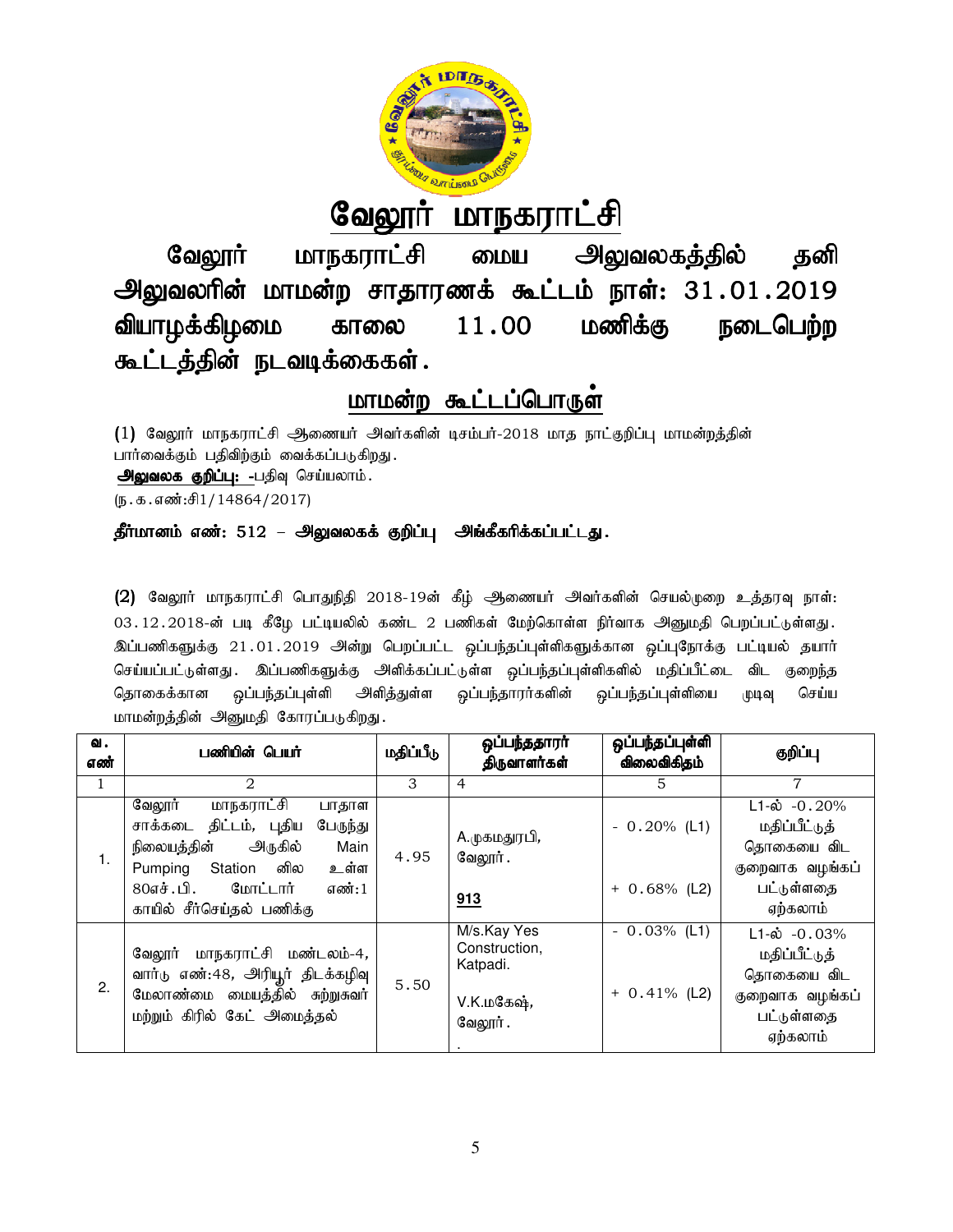மேற்கண்ட பட்டியலில் கண்ட பணிகளுக்கு சமர்ப்பிக்கப்பட்டுள்ள ஒப்பந்தப்புள்ளிகளில் குறைந்த தொகைக்கான ஒப்பந்தப்புள்ளி அளித்த ஒப்பந்ததாரர்களின் ஒப்பந்தப்புள்ளியை ஏற்று பட்டியலில் கண்ட 2 பணிகளுக்கான ஒப்பந்தப்புள்ளிகளை ஒப்புதல் செய்ய மாமன்றத்தின் அனுமதி கோரப்படுகிறது.

#### அலுவலக குறிப்பு :

- 1. மாமன்றத்தின் பார்வைக்கு வைக்கப்பட்டுள்ள இப்பொருள் மாமன்றத்தில் பதிவு செய்யலாம்.
- $2.$   $\;$  இப்பணிக்கான செலவினத் தொகையை பொது நிதி  $2018$ -19ன் கீழ் செலவு செய்யலாம்.
- 3. வேலூர் மாநகராட்சியில் பொது நிதி 2018-19ன் கீழ் ஒப்பந்தப்புள்ளி கோரப்பட்ட மேற்கண்ட 2 பணிகளுக்கும் ஒப்பந்தப்புள்ளி அளித்துள்ள ஒப்பந்ததாரகளின் குறைந்த தொகைக்கான (L1-((1)- $0.20\%,$ (2)- $0.03\%$ , ஒப்பந்தப்புள்ளியை ஏற்க மாமன்றம் அனுமதிக்கலாம்.

(ந.க.எண். 1913/2018/E1)

#### தீர்மானம் எண்: 513 – அலுவலகக் குறிப்பு அங்கீகரிக்கப்பட்டது.

(3) வேலூர் மாநகராட்சி பொதுநிதி 2018-19ன் கீழ் ஆணையர் அவர்களின் அனுமதி நாள்: 04.01.2018-ன் படி கீழே பட்டியலில் கண்ட 1 பணிகள் மேற்கொள்ள நிர்வாக அனுமதி பெறப்பட்டுள்ளது. இப்பணிகளுக்கு 28.01.2019 அன்று பெறப்பட்ட ஒப்பந்தப்புள்ளிகளுக்கான ஒப்புநோக்கு பட்டியல் தயார் செய்யப்பட்டுள்ளது . இப்பணிகளுக்கு அளிக்கப்பட்டுள்ள ஒப்பந்தப்புள்ளிகளில் மதிப்பீட்டு தொகை வீகிதத்தில் ஒப்பந்தப்புள்ளி அளித்துள்ள ஒப்பந்தாரர்களின் ஒப்பந்தப்புள்ளியை முடிவு செய்ய மாமன்றத்தின் அனுமதி கோரப்படுகி<u>றது</u> .

| வ.<br>எண் | பணியின் பெயர்                                                                                                                                                                                                                                                          | மதிப்பீடு | ஒப்பந்ததாரா்<br>திருவாளர்கள்                                                              | ஒப்பந்தப்புள்ளி<br>விலைவிகிதம்     | குறிப்பு                                                                                                |
|-----------|------------------------------------------------------------------------------------------------------------------------------------------------------------------------------------------------------------------------------------------------------------------------|-----------|-------------------------------------------------------------------------------------------|------------------------------------|---------------------------------------------------------------------------------------------------------|
|           |                                                                                                                                                                                                                                                                        |           |                                                                                           |                                    |                                                                                                         |
| ι.        | Manual<br>Supply<br>fixing of<br>and<br>intervention, Web and<br>Mobile<br>Applications and Smart Attendance<br>Using Real Time Face Recognition<br>(SAUFER) Latest Technology at<br>Micro<br>Centre<br>Compost<br>at<br>Shanpakkam MCC Shed in Vellore<br>Corporation | 8.00      | M/S. Prematix<br>Software Solutions<br>Pvt. Ltd.,, Chennai<br>M/S Gest Agengy,<br>Vellore | $-15.25\%$ (L1)<br>$-10.04\%$ (L2) | $L1-\dot{\omega} - 15.25\%$<br>மதிப்பீட்டுத்<br>தொகையை விட<br>குறைவாக வழங்கப்<br>பட்டுள்ளதை<br>ஏற்கலாம் |

மேற்கண்ட பட்டியலில் கண்ட பணிகளுக்கு சமர்ப்பிக்கப்பட்டுள்ள ஒப்பந்தப்புள்ளிகளில் குறைந்த தொகைக்கான ஒப்பந்தப்புள்ளி அளித்த ஒப்பந்ததாரரின் ஒப்பந்தப்புள்ளியை ஏற்று பட்டியலில் கண்ட 1 பணிக்கு ஒப்பந்தப்புள்ளிகளை ஒப்புதல் செய்யவும், பணி உத்திரவு வழங்கவும் மாமன்றத்தின் அனுமதி கோரப்படுகிறது.

#### அலுவலக குறிப்பு :

- 1. மாமன்றத்தின் பார்வைக்கு வைக்கப்பட்டுள்ள இப்பொருள் மாமன்றத்தில் பதிவு செய்யலாம்.
- 2. இப்பணிக்கான செலவினத் தொகையை பொது நிதி 2018-19ன் கீழ் செலவு செய்யலாம்.
- 3. வேலூர் மாநகராட்சியில் பொது நிதி 2018-19ன் கீழ் ஒப்பந்தப்புள்ளி கோரப்பட்ட மேற்கண்ட 1 பணிக்கு ஒப்பந்தப்புள்ளி அளித்துள்ள ஒப்பந்ததாரரின் குறைந்த தொகைக்கான (L1-((1)-15.25%, <u>ஒ</u>ப்பந்தப்புள்ளியை ஏற்கவும். ஆணையர் அவர்களின் முன்அனுமதியில் பணி உத்திரவு வழங்கப்பட்டதையும் மாமன்றம் அனுமதிக்கலாம்.

#### (ந.க.எண். 303/2019/H1)

தீர்மானம் எண்: 514 – அலுவலகக் குறிப்பு அனுமதிக்கப்பட்டது.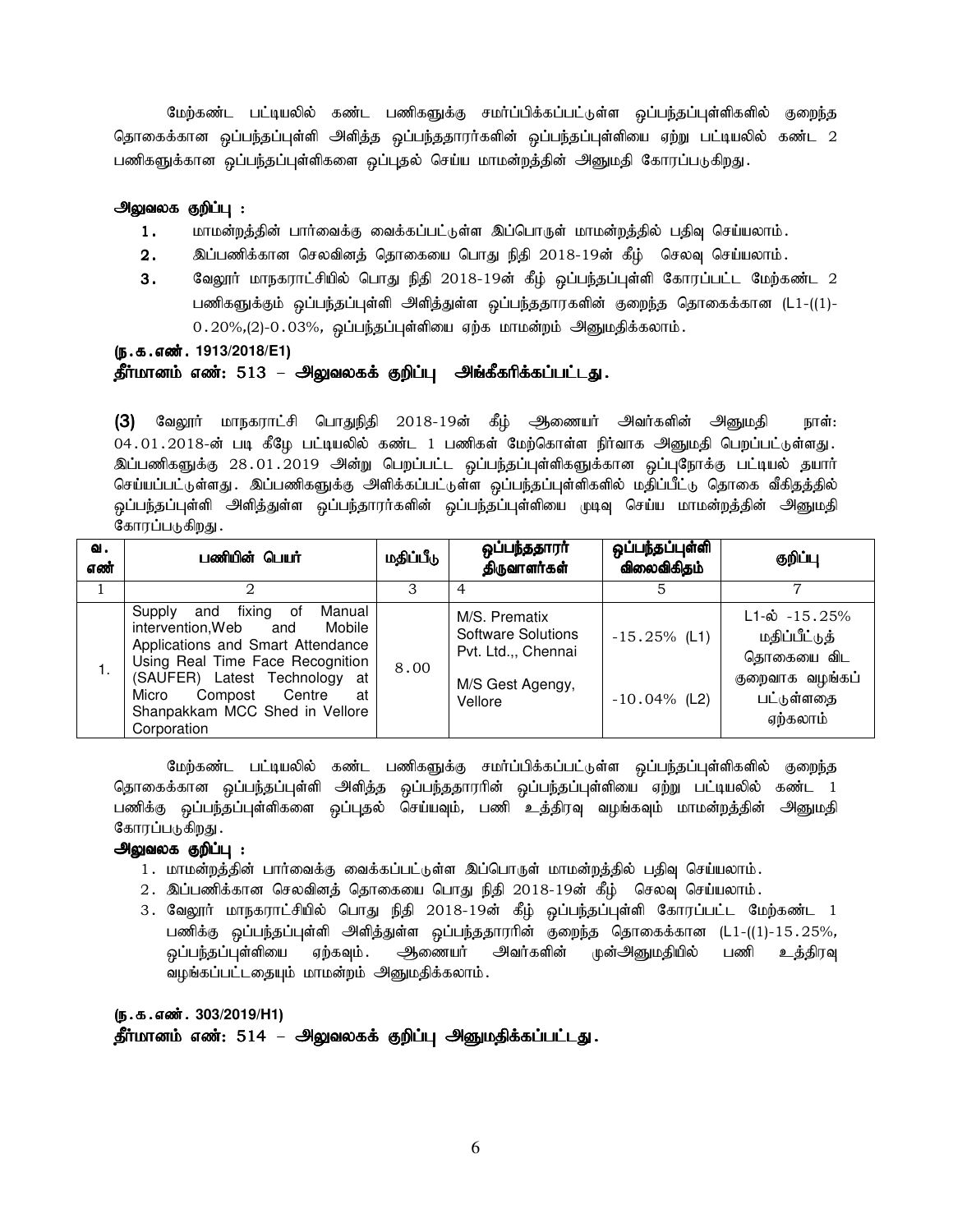(4) வேலூர் மாநகராட்சி மண்டலம் -1ல் பொது சுகாதாரப்பிரிவில் திடக்கழிவு மேலாண்மை முதன்மை சேகரிப்பு பணிகள் மேற்கொள்ள முன்று சக்கர சைக்கிள் ரிக்ஷா வண்டிகள் 50 எண்ணிக்கை உள்ள நிலையில் அவற்றின் டயர், டியூப், ரிம், செயின் அடித்தட்டு, முன்பக்க போரிங் ஆகியவை பழுதடைந்துள்ள காரணத்தால் பணியில் தொய்வு ஏற்படுகின்றது. எனவே இவற்றில் முதல்கட்டமாக 15 வண்டிகளில் பமுதுகளை நீக்கம் செய்து தரவும் அதற்கான உத்தேச செலவின தொகை ரூ.2,00,000/- இலட்சம், பொது நிதியிலிருந்து செலவு செய்து கொள்ள மாமன்றத்தின் அனுமதிக்கு வைக்கப்படுகின்றது.

#### அலுவலக குறிப்பு :

- $1.$  ரூ. 2,00,000/- செலவிட மாமன்ற அனுமதிக்கலாம்.
- 2. இச்செலவினம் 2018-19 ஆண்டிற்கான பொது நிதியிலிருந்து மேற்கொள்ள மன்றம் அனுமதிக்கலாம்.

#### **தீர்மானம் எண்: 515 – அலுவலகக் குறிப்பு அங்கீகரிக்கப்பட்டது.**

(5) வேலூர் மாநகராட்சி பொது நிதி 2018-19 – வேலூர் மாநகராட்சி மண்டலம்-3 பொதுசுகாதாரப் பணிகளுக்கு பயன்படுத்தப்பட்டுவரும் முன்றுசக்கர ரிக்ஷா வண்டிகளில் மொத்தம் 45 வண்டிகளின் டயர், டீயூப், ரிம் மற்றும் இதர பாகங்கள் பழுதடைந்துள்ளதை, முதற்கட்டமாக 15 ரிக்ஷா வண்டிகள் மட்டும் பழுதுகள் நீக்கி, புதிய பாகங்கள் பொருத்தும் பணிக்கு மதிப்பீட்டுத் தொகையாக ரு.2,00,000/-க்கு ஆணையாளர் அவர்கள் நாள் 21.12.2018-ல் நிர்வாக அனுமதி வழங்கப்பட்டு, 31.12.2018 அன்று பெறப்பட்ட முன்று விலைப்புள்ளிகள் ஒப்புநோக்கு பட்டியல் பின்வருமாறு.

| ഖ.<br>எண் | ஒப்பந்ததாரின் பெயர்                                                                                                           | தொகை<br>(15 ரிக்ஷா<br>வண்டிகள்) | சதவிகிதம்                                  |
|-----------|-------------------------------------------------------------------------------------------------------------------------------|---------------------------------|--------------------------------------------|
| 1.        | MAGESH & CO.<br>No.12, Tolgate Road,<br>Sainathapuram,<br>Vellore $-632001$ .                                                 | $_{66}.2,25,000/$ -             | மதிப்பீட்டுத் தொகையை விட 1.125 அதிகம் (L2) |
| 2.        | <b>KAY YES</b><br><b>CONSTRUCTIONS,</b><br>No.4/17, Senji<br>Krishnapuram, (Via)<br>Latteri.<br>Vellore - 632 202.            | $_{(1)}$ , 2,00,000/-           | மதிப்பீட்டுத் தொகை விகிதம் (0.00) (L1)     |
| 3.        | <b>MURALI</b><br><b>CONSTRUCTIONS,</b><br>No.7, Azhagiri Nagar,<br>Waterboard Colony,<br>Alamelumangapuram,<br>Vellore $-9$ . | $_{(1)}$ , 2,50,000/-           | மதிப்பீட்டுத் தொகையை விட 1.25 அதிகம் (L3)  |

M/S KAY YES CONSTRUCTIONS நிறுவனம் வேலூர், (L1) ஒப்பந்ததாரர் மதிப்பீட்டு தொகை விகிதத்தில் அிளித்துள்ள விலைப்புள்ளியை ஏற்க மாமன்றத்தின் அனுமதிக்கு மாமன்றப் பொருள் பணிந்து சமர்ப்பிக்கப்படுகிறது.

# அலுவலக குறிப்பு:-

- 1. இப்பொருள் மாமன்றத்தில் பதிவு செய்யலாம்.
- $2.$  இப்பணிக்கான செலவினத் தொகையை பொது நிதி  $2018$ -19-ல் செலவு செய்யலாம்.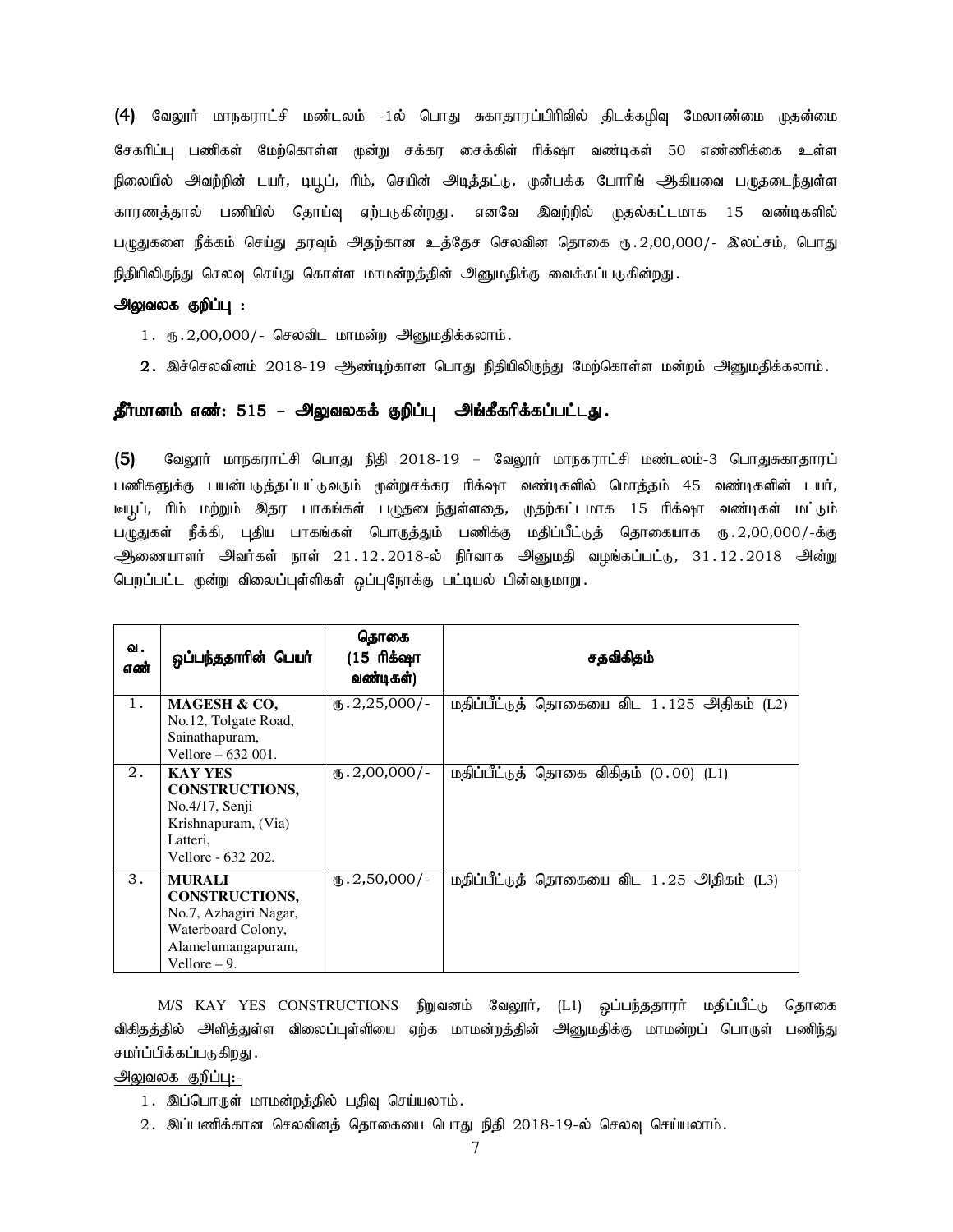3. பெறப்பட்ட விலைப்புள்ளிகளில் குறைந்த தொகைக்கான விலைப்புள்ளி அளித்துள்ள KAY YES  $CONSTRUCTIONS$  வேலூர், நிறுவனத்தின் விலைப்புள்ளியை ஏற்கலாம்.

ந.க.எண். 1641/H1/2018/Z-III

தீர்மானம் எண்: 516 – அலுவலகக் குறிப்பு அனுமதிக்கப்பட்டது.

(6) வேலூர் மாநகராட்சியில், வேலூர் சட்டமன்ற உறுப்பினர் தொகுதி மேம்பாட்டு திட்டம் 2017-18 மற்றும் 2018-19ன் கீழ் கீழே பட்டியலில் கண்ட 6 பணிக்கு மாவட்ட ஆட்சித்தலைவர்/ பெருந்தலைவர், மாவட்ட ஊரக வளர்ச்சி முகமை, வேலூர் அவர்களின் செயல்முறை கடித ந.க.எண்.அ2/1251/2017 நாள்:26.09.2018 மற்றும் ந.க.எண்.அ2/1062/2018 நாள்:10.12.2018 நிர்வாக அனுமதி வழங்கப்பட்டுள்ளது. மேற்படி 6 பணிகளுக்கு 03.01.2019 அன்று ஒப்பந்தப்புள்ளிகள் பெறப்பட்டுள்ளன.

வேலூர் சட்டமன்ற உறுப்பினர் தொகுதி மேம்பாட்டு திட்டம் 2017-18 மற்றும் 2018-19-ன் கீழே பட்டியலில் கண்ட 6 பணிகளுக்கு பெறப்பட்டுள்ள மதிப்பீட்டைவிட குறைந்த தொகைக்கான(L1) அளிக்கப்பட்டுள்ள ஒப்பந்தப்புள்ளிகளை முடிவு செய்ய ஒப்புநோக்குப்பட்டியல் மாமன்றத்திற்கு சமர்ப்பிக்கப்படுகிறது.

| <b>ଧା.</b><br>எண் | பணியின் பெயர்                                                                                                                                                                                                                                     | மதிப்பீடு | ஒப்பந்ததாரர்<br>திருவாளர்கள்       | ஒப்பந்தப்புள்ளி<br>விலைவிகிதம்    | குறிப்பு                                                                                       |
|-------------------|---------------------------------------------------------------------------------------------------------------------------------------------------------------------------------------------------------------------------------------------------|-----------|------------------------------------|-----------------------------------|------------------------------------------------------------------------------------------------|
| $\mathbf{1}$      | $\overline{2}$                                                                                                                                                                                                                                    | 3         | $\overline{4}$                     | $\overline{5}$                    | 6                                                                                              |
| 1.                | வேலூர்<br>மாநகராட்சி<br>மண்டலம் 4, வார்டு எண்:59,<br>மக்கான் சீனிவாசா நகரில் 2<br>எண்ணிக்கை<br>மற்றும்<br>கன்சால்பேட்டை மாநகராட்சி<br>உருது துவக்க பள்ளியல் புதிய<br>ஆழ்துளை கிணறுடன் கூடிய<br>மின்மோட்டார்<br>மற்றும்<br>டைப்லைன் அமைத்தல்       | 8.00      | K.மீனா<br>T.அறிவழகன்               | $-0.07\%$ (L1)<br>$+ 1.81\%$ (L2) | $L1-\omega -0.07%$<br>மதிப்பீட்டுத் தொகையை<br>விட குறைவாக வழங்கப்<br>பட்டுள்ளதை ஏற்கலாம்       |
| 2.                | வேலூர்<br>மாநகராட்சி<br>மண்டலம் 4, வார்டு எண்:55,<br>கஸ்பா<br>பயர்லைன்<br>2வது<br>பகுதியில் புதிய ஆழ்துளை<br>கிணறு மற்றும் சாஸ்திரி நகர்<br>டோபிகான<br>அருகில்<br>புதிய<br>ஆழ்துளை கிணறுடன் கூடிய<br>மின்மோட்டார்<br>மற்றும்<br>டைப்லைன் அமைத்தல் | 4.00      | K.மீனா<br>T.அறிவழகன்               | $-0.08\%$ (L1)<br>$+ 1.83\%$ (L2) | $L1-\omega$ -0.08%<br>மதிப்பீட்டுத் தொகையை<br>விட குறைவாக வழங்கப்<br>பட்டுள்ளதை ஏற்கலாம்       |
| 3.                | வேலூர்<br>மாநகராட்சி<br>மண்டலம் 2, வார்டு எண்:29,<br>அரசமர பிள்ளையார் கோயில்<br>தெருவில்<br>புதியதாக<br>ஆழ்துளை கிணறுடன் கூடிய<br>மின்மோட்டார் அமைத்தல்.                                                                                          | 2.00      | A.முகமது ரபி<br>D. <i>அ</i> முதரசு | $-0.09%$ (L1)<br>$+ 0.77\%$ (L2)  | $L1-\dot{\omega}$ -0.09%<br>மதிப்பீட்டுத் தொகையை<br>விட குறைவாக வழங்கப்<br>பட்டுள்ளதை ஏற்கலாம் |
| $\overline{4}$ .  | வேலூர்<br>மாநகராட்சி<br>மண்டலம் 4, வார்டு எண்:59,<br>மக்கான்<br>சீனிவாசா<br>நகர்<br>பகுதியில் உள்ள உடற்பயிற்சி<br>கூடத்திற்கு<br>கூடுதல்<br>உபகரணங்கள்<br>சப்ளை                                                                                   | 1.00      | A.முகமது ரபி<br>D.அழுதரசு          | $-0.00\%$ (L1)<br>$+ 0.62%$ (L2)  | $L1-\omega$ -0.00%<br>மதிப்பீட்டுத் தொகை<br>விகிதத்தில் வழங்கப்<br>பட்டுள்ளதை ஏற்கலாம்         |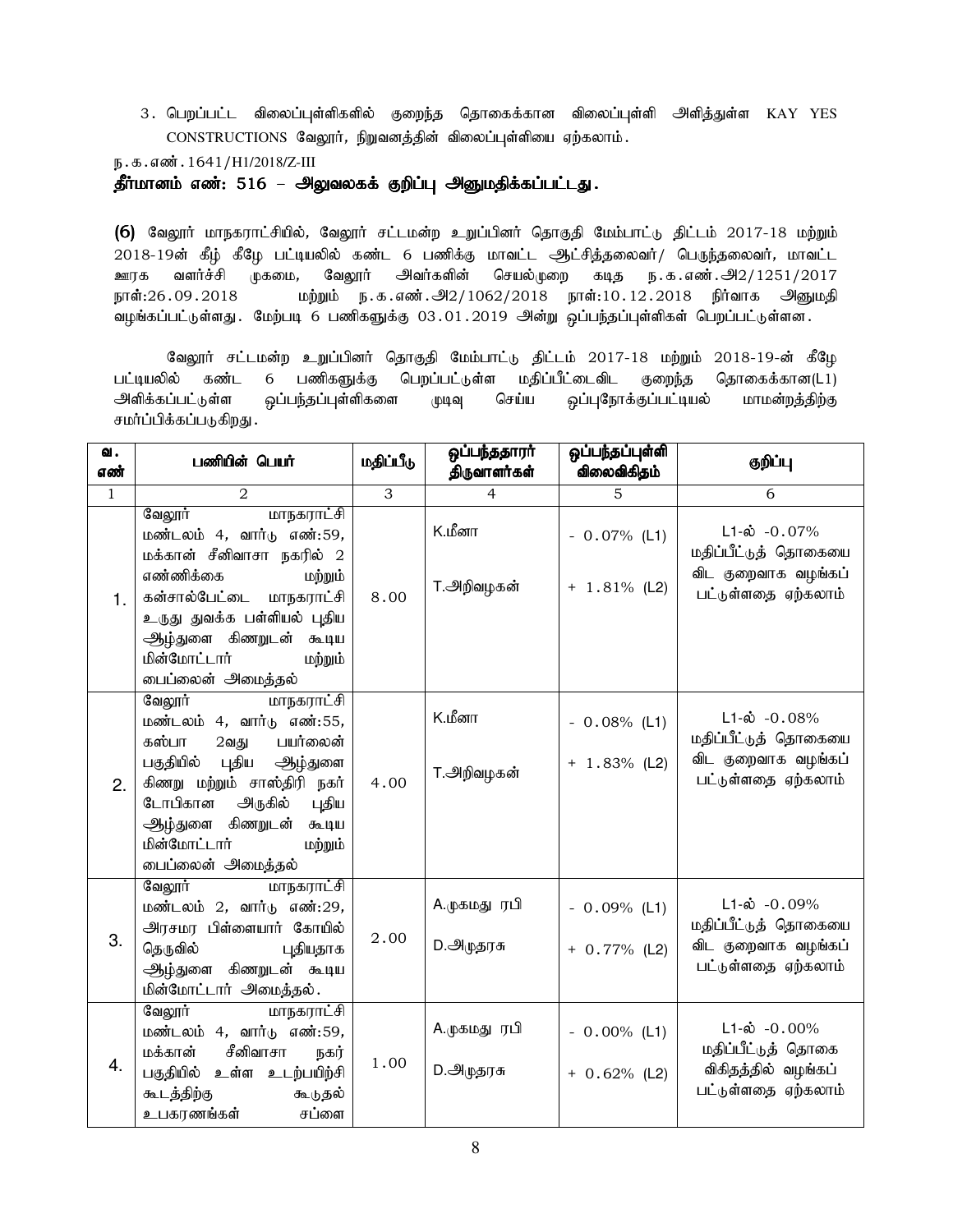|    | செய்தல் பணி                                                                                                                    |      |                           |                                   |                                                                                                    |
|----|--------------------------------------------------------------------------------------------------------------------------------|------|---------------------------|-----------------------------------|----------------------------------------------------------------------------------------------------|
| 5. | வேலூர் மாநகராட்சி அம்பிகா<br>பெட்ரோல் பங்க்<br>அருகில்<br>பயணிகள் பேருந்து நிழற்கூடம்<br>அமைத்தல்.                             | 9.50 | N.சீனிவாசன்<br>С.ந∟ராஜன்  | $-0.40\%$ (L1)<br>$+ 3.22%$ (L2)  | $L1 - \dot{\omega} - 0.40\%$<br>மதிப்பீட்டுத் தொகையை<br>விட குறைவாக வழங்கப்<br>பட்டுள்ளதை ஏற்கலாம் |
| 6. | <u>மாநகராட்சி</u><br>வேலூர்<br>மண்டலம் 3, வார்டு எண்:33,<br>வேலப்பாடி<br>தாண்டவராயன்<br>தெருவில் சிமெண்ட்<br>சாலை<br>அமைத்தல். | 1.50 | A.முகமது ரபி<br>D.அமுதரசு | $-0.01\%$ (L1)<br>$+ 0.05\%$ (L2) | $L1-\omega$ -0.01%<br>மதிப்பீட்டுத் தொகையை<br>விட குறைவாக வழங்கப்<br>பட்டுள்ளதை ஏற்கலாம்           |

மேற்கண்ட பட்டியலில் கண்ட 6 பணிகளுக்கு பெறப்பட்ட ஒப்பந்தப்புள்ளிகளில் மதிப்பிட்டு தொகையை விட குறைந்த தொகைக்கான ஒப்பந்தப்புள்ளி அளித்துள்ள ஒப்பந்ததாரா்கள் ஓப்பந்தப்புள்ளிளை ஏற்று பட்டியலில் கண்ட 6 பணிகளுக்கும் பணி உத்திரவு வழங்க மாமன்றத்தின் அனுமதி வேண்டப்படுகிறது.

#### அலுவலக குறிப்பு :

- 1. மாமன்றத்தின் பார்வைக்கு வைக்கப்பட்டுள்ள இப்பொருள் மாமன்றத்தில் பதிவு செய்யலாம்.
- 2. இப்பணிக்கான செலவினத் தொகையை வேலூர் சட்டமன்ற உறுப்பினர் தொகுதி மேம்பாட்டு திட்டம்  $2017-18$  மற்றும்  $2018-19$  கீழ் செலவு செய்யலாம்.
- 3. வேலூர் மாநகராட்சியில் வேலூர் சட்டமன்ற உறுப்பினர் தொகுதி மேம்பாட்டு திட்டம் 2017-18 மற்றும் 2018-19-ன் கீழ் ஒப்பந்தப்புள்ளி கோரப்பட்ட மேற்கண்ட 6-பணிகளுக்கு <u>ஒ</u>ப்பந்தப்புள்ளி அளித்துள்ள ஒப்பந்ததார் அளித்துள்ள குறைந்த தொகைக்கான L1-((1)-0.07%, (2)-0.08%, (3)-0.09%, (4)-0.00%, (5)-0.40%, (6)-0.01%, ஒப்பந்தப்புள்ளியை மாமன்றம் ஏற்று பணி உத்திரவு வழங்க அனுமதிக்கலாம்.

# (ந.க.எண். 3873/2018/E1) தீர்மானம் எண்: 517 – அலுவலகக் குறிப்பு அனுமதிக்கப்பட்டது.

 $(7)$  B வலூர்மாநகராட்சி சத்துணவு பிரிவில், கணினி மென்பொருள் மற்றும் வன்பொருள் (Software & Hardware) புறவடிமைப்புடன் (Specific Configuration) தேவைப்படுவதால் கொள்ருதல் செய்ய மாமன்றத்தின் வேண்டப்படுகிறது .

# அலுவலக குறிப்பு :

- 1. ரூபாய்.200000/- செலவிட மாமன்ற அனுமதிக்கலாம்
- $2.$  இச்செலவினம்  $2018\text{-}19$  ஆண்டிற்கான வருவாய் நிதியிலிருந்து மேற்கொள்ள மாமன்றம் அனுமதிக்கலாம்.

# தீர்மானம் எண்: 518 – அலுவலகக் குறிப்பு அனுமதிக்கப்பட்டது.

(8) வேலூர் மாநகராட்சியில் மேற்கொள்ளப்பட்ட திட்டப்பணிகள் விவரத்தை மாநில அளவில் (தொழில் மலர் - 2018) வேலூர் மாநகராட்சிக்கு அனுமதி வழங்கப்பட்ட திட்டபணிகள் விவரத்தை அரசு சாதனையாக செய்தி மலரில் விளம்பரம் செய்ய வேலூார் மாவட்ட ஆட்சியா் வேலூா் அவர்கள் ந.க.எண்:409/செமதொ/2017 நாள்:21.08.2018 அனுமதி வழங்கப்பட்ட செய்திதாள்களில் விளம்பரம் செய்யப்பட்டமைக்கு அதற்கான பட்டியல தொகை வழங்க மாமன்றத்தின் அனுமதிக்காக பணிந்து சமர்ப்பிக்கப்படுகிறது .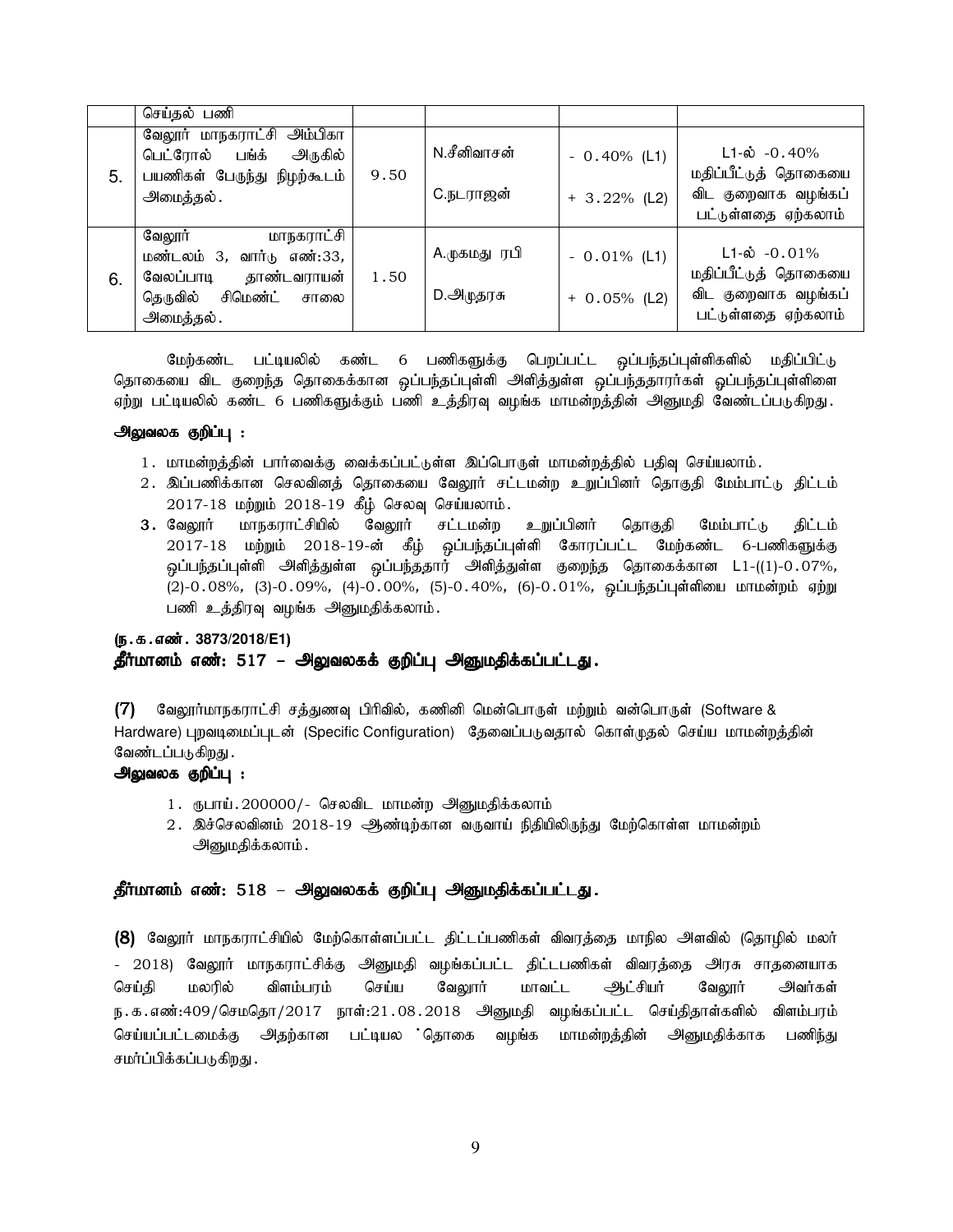| எண்<br>ഖ. | செய்திதாள் நிறுவனத்தின் பெயர் | தொகை (ரு) |
|-----------|-------------------------------|-----------|
|           | தினமணி நாளிதழ்                | $15750/-$ |

#### அலுவலக குறிப்பு: -

- 1. இப்பொருள் மாமன்றத்தில் பதிவு செய்யலாம்.
- 2. விளம்பரத் செலவினத் தொகை ரு. 15,700/- பொதுநிதி 2018-19ல் வழங்க மாமன்றம் அனுமதி வமங்கலாம் .
- 3. அணையர் அவர்களின் முன்அனுமதியில் தொகை வழங்குவதற்கும் மாமன்றம் அனுமதிக்கலாம்.

 $(5.5.5.5\ldots)(5.2126/2018/31)$ 

#### தீர்மானம் எண்: 519 – அலுவலகக் குறிப்பு அங்கீகரிக்கப்பட்டது.

(9) வேலூர் மாநகராட்சி பொதுநிதி 2018-19ன் கீழ் Providing Light and Audio, Stage, Chair arrangements, Balloon arch and Plantiain Trees for Republic day Celebration on 25.01.2019 and 26.01.2019 in Zone-IV Vellore Corporation தயாரிக்கப்பட்ட மதிப்பீட்டுத் தொகை U}.1,50,000/-f;F Mizah; mth;fspd; bray;Kiw eltof;if ehs;.18.12.2018-y; நிர்வாக அனுமதி பெறப்பட்டுள்ளது. இப்பணிக்கு 26.12.2018 அன்று பெறப்பட்ட முன்று விலைப்புள்ளிகளின் ஒப்புநோக்கு பட்டியல் விவரம் பின்வருமாறு.

| வ . எண்      | ஒப்பந்ததாரரின் பெயர்                   | விலைப்புள்ளி விவரம்        |
|--------------|----------------------------------------|----------------------------|
|              | M/s.Sudha Sound Service,               | $\mathbf{0}.142544.00$     |
|              | வேலூர்                                 |                            |
| $\mathbf{2}$ | M/s.Kalaidevi Sound<br>Service, வேலூர் | $\mathfrak{g}$ . 149860.00 |
| 3            | M/s.Ravi Audio Lights,<br>வேலூர்       | (B.164520.00)              |

மேற்படி பணிக்கு பெறப்பட்ட முன்று விலைப்புள்ளிகளில் M/s.Sudha Sound Service, வேலூர் நிறுவனத்தார் ரு.142544.00 குறைவாக அளித்துள்ள விலைப்புள்ளியை ஏற்க மாமன்றத்தின் அனுமதிக்கு மாமன்றப் பொருள் பணிந்து சமர்ப்பிக்கப்படுகிறது்.

மேலும் M/s. Sudha Sound Service நிறுவனத்தாருக்கு பணிஆணை வழங்க மாமன்றத்தின் அனுமதிக்கு மாமன்றப் பொருள் பணிந்து வைக்கப்படுகிறது.

#### அலுவலக குறிப்பு:-

- 1. மாமன்றத்தின் பார்வைக்கு வைக்கப்பட்டுள்ள இப்பொருள் மாமன்றத்தில் பதிவு செய்யலாம்.
- 2. ng;gzpf;fhd brytpdj; bjhifia bghJepjp 2018-19d; fPH; bryt[ bra;ayhk;.
- 3. பெறப்பட்ட விலைப்புள்ளிகளில் குறைவான விலை விகிதத்தில் விலைப்புள்ளி அளித்துள்ள M/s. Sudha Sound Service, வேலூர், அவர்களின் விலைப்புள்ளியை ஏற்கலாம்.

 $(5.5.5.5\cdot 3325/2018/\text{R}1)$ 

தீர்மானம் எண்: 520 – அலுவலகக் குறிப்பு அங்கீகரிக்கப்பட்டது.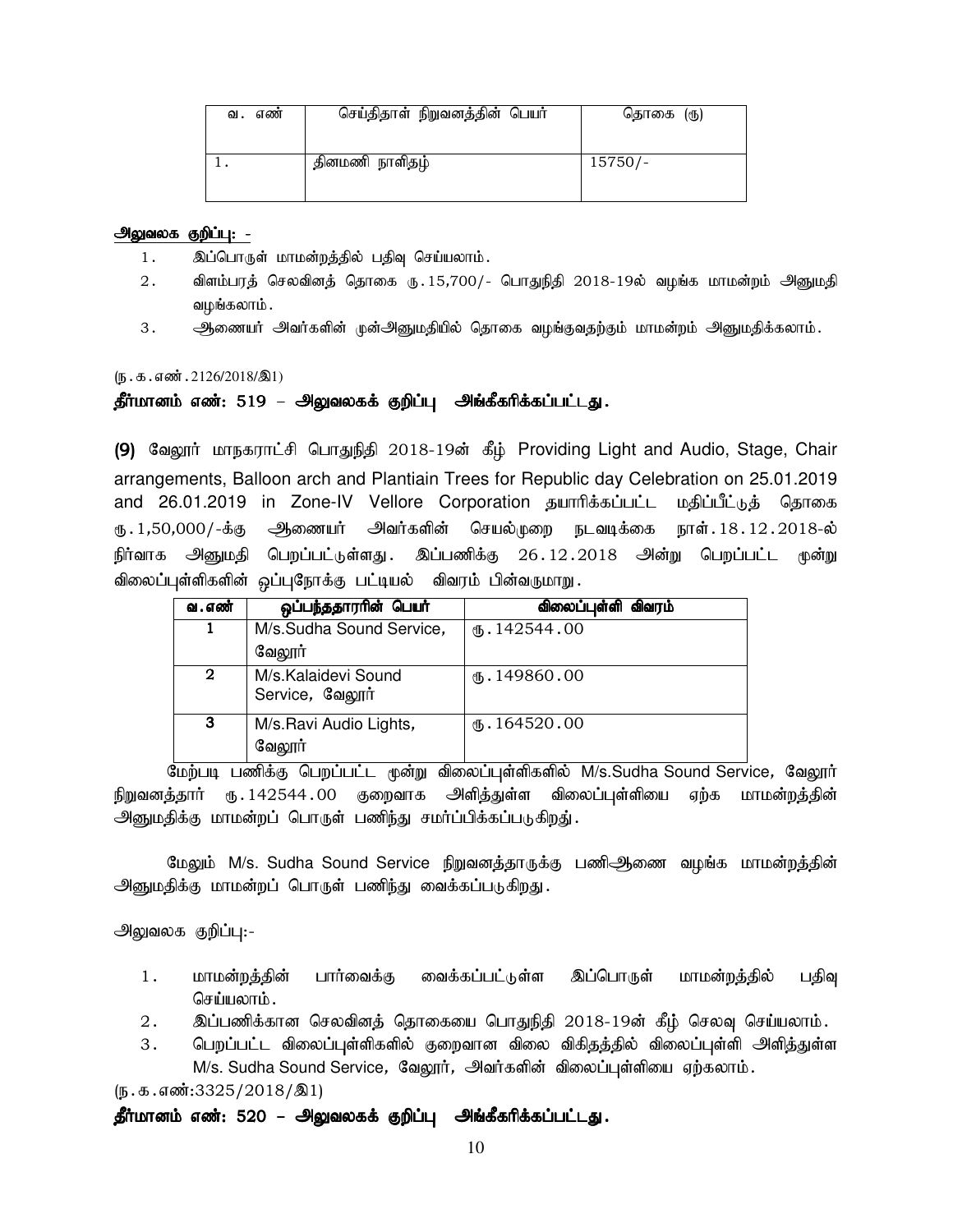$(10)$  வேலூர் மாநகராட்சி மைய அலுவலகம் பொது சுகாதார பிரிவுக்கு அலுவலக பணிகள் மேற்கொள்ள கணினி மற்றும் PRINTER&SCANNER (எண்ணிக்கை-01) தேவைப்படுவதால் கொள்முதல் செய்யும் பணிக்கு மதிப்பீட்டுத் தொகையாக ரு.1,35,000/-க்கு ஆணையாளர் அவர்கள் நாள் 31.12.2018-ல் நிர்வாக அனுமதி வழங்கப்பட்டு, 18.01.2019 அன்று பெறப்பட்ட முன்று விலைப்புள்ளிகளின் ஒப்புநோக்கு பட்டியல் பின்வருமாறு .

| ഖ.<br>எண் | ஒப்பந்ததாரின் பெயர்          | தொகை<br>(கணினி<br>கொள்முதல்) | சதவிகிதம்                              |
|-----------|------------------------------|------------------------------|----------------------------------------|
| 1.        | <b>GETS COMPUTER</b>         | $\text{I}$ , 1,34,520/-      | மதிப்பீட்டுத் தொகை விகிதம் (0.00) (L1) |
|           | <b>ACCESSORIS</b>            |                              |                                        |
|           | No.8, Popular Complex,       |                              |                                        |
|           | Chunnamburakar Street.       |                              |                                        |
|           | Vellore $-632004$ .          |                              |                                        |
| 2.        | <b>BRINDHA AGENCIES</b>      | $\omega$ . 1,35,523/-        | மதிப்பீட்டுத் தொகையை விட 0.992         |
|           | No.15, S.K. Complex, Shop    |                              | அதிகம் (L2)                            |
|           | No. 6, Chunnambukara Street, |                              |                                        |
|           | Vellore $-632004$ .          |                              |                                        |
| 3.        | NETWARE COMPUTERS            | $\omega$ . 1,35,228/-        | மதிப்பீட்டுத் தொகையை விட 0.994         |
|           | Sales & Service              |                              | அதிகம் (L3)                            |
|           | No.4, Chunnambukara Street,  |                              |                                        |
|           | Vellore - 632 004.           |                              |                                        |

GETS COMPUTER ACCESSORIES, நிறுவனம், வேலூர் (L1) ஒப்பந்ததாரர் மதிப்பீட்டு தொகை விகிதத்தில் அளித்துள்ள விலைப்புள்ளியை ஏற்க மாமன்றத்தின் அனுமதிக்கு மாமன்றப் பொருள் பணிந்து சமர்ப்பிக்கப்படுகிறது .

#### அலுவலக குறிப்பு:-

- 1. இப்பொருள் மாமன்றத்தில் பதிவு செய்யலாம்.
- 2. இப்பணிக்கான செலவினத் தொகையை பொது நிதி 2018-19-ல் செலவு செய்யலாம்.
- 3. பெறப்பட்ட விலைப்புள்ளிகளில் குறைந்த தொகைக்கான விலைப்புள்ளி அளித்துள்ள GETS COMPUTER ACCESSORIES, வேலூர் நிறுவனத்தின் விலைப்புள்ளியை ஏற்கலாம்.

ந.க.எண். 6467/2018/H1

# தீர்மானம் எண்: 521 – அலுவலகக் குறிப்பு அங்கீகரிக்கப்பட்டது.

 $(11)$  வேலூர் மாநகராட்சி மண்டலம் - IIIல் இயக்கப்படும் TN23AE2890 டிப்பர்லாரி தகுதி சான்று பெற பழுதுகளை பழுதுபார்க்க ஆகும் தோராயச் செலவு ரு. 47 . 000/- (நாற்பத்தேயாயிரம்) க்கு மாமன்ற அனுமதி கோரப்படுகிறது.

#### அலுவலக குறிப்பு:-

மாமன்ற அனுமதிக்கலாம். அவசா அவசியக்கை முன்னிட்டு உள்ளுாரில் விலைப்புள்ளிப் பெற்று நடவடிக்கை மேற் கொண்டதையும் மாமன்றம் அனுமதிக்கலாம்

# $(5.5.5 \cdot \text{m} \cdot \text{m} \cdot 163/2018/\text{m} \cdot \text{m} \cdot 1)$

# தீர்மா<mark>னம் எண்: 521A – அலுவலகக் குறிப்பு அங்கீகரிக்கப்பட்டது.</mark>

(12) BtY]u; khefuhl;rp kz;lyk; - IIIy; naf;fg;gLk; TN23AE2890 og;gh;yhhp gGJghh;f;f உள்ளுாரில் பெறப்பட்ட இரண்டு விலைப்புள்ளிகள் மாமன்றத்தின் ஒப்புதலுக்கு வைக்கப்படுகிறது.

- $\mathbf{\Phi}$ .
	- $1.$  ரவி மெட்டல் ஒர்க்ஸ் வேலூர் 46100.00
	- 2. முருகம்மாள் <u>ஆட்டோ</u> கேரேஜ் 46620.00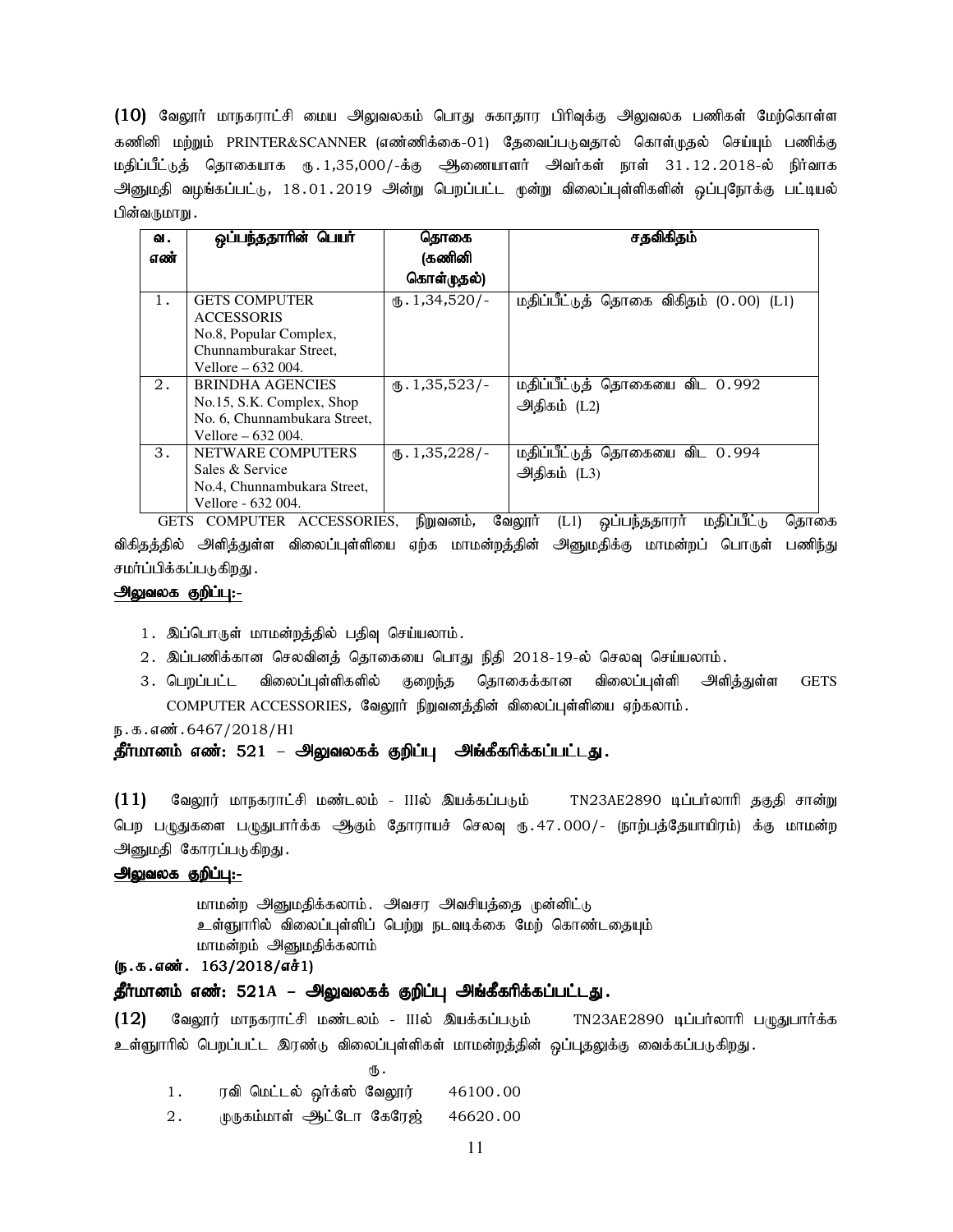#### அலுவலக குறிப்பு:-

மேற்படி விலைப்புள்ளிகளில் ரவி மெட்டல் ஒர்க்ஸ் வேலூர் என்வரின் ரு. 46100/-க்கான குறைவான விலைப்புள்ளியினை மாமன்றம் எற்கலாம்.

(ந.க.எண். 163/2018/எச்1)

தீர்மானம் எண்: 522 – அலுவலகக் குறிப்பு அங்கீகரிக்கப்பட்டது.

 $(13)$  வேலூர் மாநகராட்சி மண்டலம் - IIIல் பயன்பாட்டில் உள்ள TN23AA8280 ஈப்பு வாகனத்தின் 4 டயர்கள் 4 டியுப்கள் மிகவும் தேய்ந்துவிட்டப்படியால் புதியதாக 4 டியர்கள் 4டியுப்கள் வாங்கி பொருத்துவும் வீல் அலாய்ன்மென்ட் 4 வீல்கள் பேலன் சிங் செய்ய உள்ளுரில் பெறப்பட்ட முன்று விலைப்புள்ளிகள் khkd;wj;jpd; xg;g[jYf;F itf;fg; gLfpd;wd. U}

|    |                           | 29200.00 |  |
|----|---------------------------|----------|--|
|    | பழைய டியர்                | 800      |  |
| 2. | வீல்ஸ் & டயர்ஸ், வேலூர்   | 30000.00 |  |
|    |                           | 30200.00 |  |
|    | பலழ்ய டயர்                | 800      |  |
| ı. | கார்த்திக் டயர்ஸ், வேலூர் | 31000.00 |  |

### <u>அலுவலக குறிப்பு:-</u>

 $_{\text{fb}}$ .29,200/-க்கு குறைவான விலைப்புள்ளி கொடுத்துள்ள வீல்ஸ் &

டயர்ஸ், வேலூர் அவர்களின் விலைப்புள்ளியினை ஏற்கலாம்.

## ந.க.எண். 2/2019/எச்1

# தீர்மானம் எண்: 523 – அலுவலகக் குறிப்பு அனுமதிக்கப்பட்டது.

 $(14)$  B்வலூர் மாநகராட்சி மண்டலம்-2, வார்டு எண்:16-ல் பகுதியில் உள்ள மேலாண்டை தெரு பகுதியில் மேல் பகுதியில் சாலை மற்றும் மழைநீர் கால்வாய் இல்லை என அப்பகுதி மக்களின் கோரிக்ககையின் படி மாவட்ட ஆட்சித்தலைவர் தொலை பேசியில் உத்தரவு படி மேற்கண்ட பகுதியினை பொறியாளர் அவர்களுடன் நேரில் சென்று ஆய்வு செய்யப்பட்டு புதியதாக மழைநீர் கால்வாய் மற்றும் சிமெண்ட சாலை அமைக்க தயார் செய்ய்ப்பட்ட மதிப்பீட்டு தொகை ந1,65,000/- லட்சத்திற்கு நிர்வாக அனுமதி வேண்டி மாமன்றத்தில் பொருள் வைக்கப்படுகிறது.

#### அலுவலக குறிப்பு:-

இப்பொருள் மாமன்றம் அனுமதி வழங்கலாம்.

 $(5.5.5.5\ldots, 6260/2018/\text{R})$ 

# தீர்மானம் எண்: 524 – அலுவலகக் குறிப்பு அனுமதிக்கப்பட்டது.

 $(15)$  வேலூர் மாநகராட்சியில், ஸ்மார்ட் சிட்டி திட்டத்தின் கீழ் கீழே பட்டியலில் கண்ட 1 பணிக்கு நகராட்சி நிர்வாக அணையர், சென்னை அவர்களின் செயல்முறைகள் ந.க.எண்: 18340/2018/IHSDP-3, நாள்:12.07.2018-ல் நிர்வாக அனுமதி வழங்கப்பட்டுள்ளது. மேற்படி 1 பணிக்கு 07.12.2018 அன்று ஒப்பந்தப்புள்ளிகள் பெறப்பட்டுள்ளன.

ஸ்மார்ட் சிட்டி திட்டத்தின் கீழே பட்டியலில் கண்ட 1 பணிக்கு பெறப்பட்டுள்ள மதிப்பீட்டைவிட குறை<mark>ந்த தொகைக்கான(L1) அளிக்கப்பட்டுள்ள ஒப்பந்தப்புள்ளியை முடிவு செய்ய ஒப்புநோக்குப்பட்டியல்</mark> மாமன்றத்திற்கு சமர்ப்பிக்கப்படுகிறது.

| 631 | பயர்<br>ımil<br>- -<br>.പഞ<br>w | æ<br>INÆ<br>⊥ut | ககாார்<br>∬ჩტნქ<br>ഖ | ____<br>- - -<br>பள்ள்<br>$- -$<br>лѣ Ф<br>ഔ | குறிட்<br>'n |
|-----|---------------------------------|-----------------|----------------------|----------------------------------------------|--------------|
|-----|---------------------------------|-----------------|----------------------|----------------------------------------------|--------------|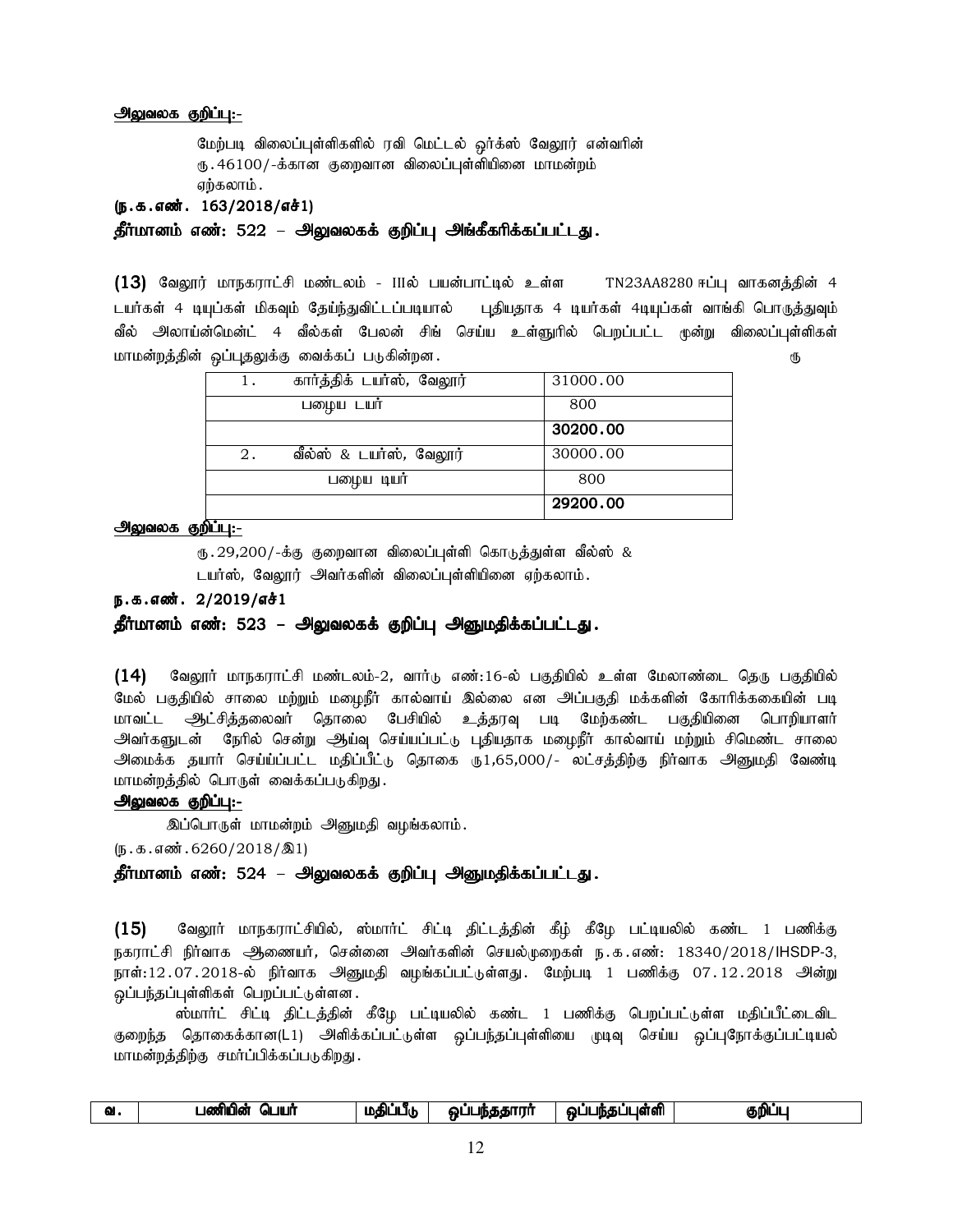| எண் |                                                                                                                              | லட்சத்தி<br>ல் | திருவாளர்கள்                                                                 | விலைவிகிதம்                      |                                                                                                |
|-----|------------------------------------------------------------------------------------------------------------------------------|----------------|------------------------------------------------------------------------------|----------------------------------|------------------------------------------------------------------------------------------------|
|     |                                                                                                                              |                |                                                                              |                                  |                                                                                                |
|     | Development of Multi Sports<br>Complex at<br>Corporation<br>(KASPA)-Phase I, in Vellore<br><b>City Municipal Corporation</b> | 350.00         | M/s.Roadlink<br>Infrastructure,<br>Chennai<br>M/s.Tetrad<br>Projects, Erode. | $-0.01\%$ (L1)<br>$+12.17%$ (L2) | $L1-\dot{\omega}$ -0.01%<br>மதிப்பீட்டுத் தொகையை<br>விட குறைவாக வழங்கப்<br>பட்டுள்ளதை ஏற்கலாம் |

மேற்கண்ட பட்டியலில் கண்ட 1 பணிக்கு பெறப்பட்ட ஒப்பந்தப்புள்ளிகளில் மதிப்பிட்டு தொகையை விட குறைந்த தொகைக்கான ஒப்பந்தப்புள்ளிகள் அளித்துள்ள ஒப்பந்ததாரரின் ஓப்பந்தப்புள்ளியை ஏற்று பட்டியலில் கண்ட 1 பணிக்கு பணி உத்திரவு வழங்க மாமன்றத்தின் அனுமதி வேண்டப்படுகிறது.

#### அலுவலக குறிப்பு :

- 1. மாமன்றத்தின் பார்வைக்கு வைக்கப்பட்டுள்ள இப்பொருள் மாமன்றத்தில் பதிவு செய்யலாம்.
- 2. இப்பணிக்கான செலவினத் தொகையை ஸ்மார்ட் சிட்டி திட்டத்தின் கீழ் செலவு செய்யலாம்.
- 3. வேலூர் மாநகராட்சியில் ஸ்மார்ட் சிட்டி திட்டத்தின் கீழ் ஒப்பந்தப்புள்ளி கோரப்பட்ட மேற்கண்ட 1-பணிக்கு ஒப்பந்தப்புள்ளி அளித்துள்ள ஒப்பந்ததாரர் அளித்துள்ள குறைந்த தொகைக்கான L1(- $0.01\%$ ) ஒப்பந்தப்புள்ளியை மாமன்றம் ஏற்று பணி உத்திரவு வழங்க அனுமதிக்கலாம்.

#### (**ந.க.எண். 6209/2015/E1**)

#### தீர்மானம் எண்: 525 – அலுவலகக் குறிப்பு அனுமதிக்கப்பட்டது.

(16) வேலூர் மாநகராட்சியில், ஸ்மார்ட் சிட்டி திட்டத்தின் கீழ் கீழே பட்டியலில் கண்ட 1 பணிக்கு நகராட்சி நிர்வாக <del>அ</del>ணையர், சென்னை அவர்களின் செயல்முறைகள் ந.க.எண்:254772017/DO1 நாள்:12.11.2018-ல் நிர்வாக அனுமதி வழங்கப்பட்டுள்ளது. மேற்படி 1 பணிக்கு 18.12.2018 அன்று ஒப்பந்தப்புள்ளிகள் பெறப்பட்டுள்ளன.

ஸ்மார்ட் சிட்டி திட்டத்தின் கீழே பட்டியலில் கண்ட 1 பணிக்கு பெறப்பட்டுள்ள மதிப்பீட்டைவிட குறைந்த தொகைக்கான(L1) அிிக்கப்பட்டுள்ள ஒப்பந்தப்புள்ளியை முடிவு செய்ய ஒப்புநோக்குப்பட்டியல் மாமன்றத்திற்கு சமர்ப்பிக்கப்படுகிறது.

| ഖ.<br>எண் | பணியின் பெயர்                                                                                                                                                 | மதிப்பீடு<br>லட்சத்தி<br>ல் | ஒப்பந்ததாரா்<br>திருவாளர்கள்                                                                             | ஒப்பந்தப்புள்ளி<br>விலைவிகிதம்   | குறிப்பு                                                                                       |
|-----------|---------------------------------------------------------------------------------------------------------------------------------------------------------------|-----------------------------|----------------------------------------------------------------------------------------------------------|----------------------------------|------------------------------------------------------------------------------------------------|
|           |                                                                                                                                                               | 3                           |                                                                                                          | 5                                |                                                                                                |
| 1.        | <b>SWM</b><br>Construction<br>οf<br>Shed<br>Recovery<br>and<br>Procurement of Machineries at<br>Sarkar Thoppu in Vellore City<br><b>Municipal Corporation</b> | 190.00                      | M/s.Sathya<br>Narayana<br>Constructions,<br>Vellore-6<br>Thiru.S.Sivakumar<br>Contractor,<br>Gudiyattam. | $-0.02\%$ (L1)<br>$+0.10\%$ (L2) | $L1-\dot{\omega}$ -0.02%<br>மதிப்பீட்டுத் தொகையை<br>விட குறைவாக வழங்கப்<br>பட்டுள்ளதை ஏற்கலாம் |

மேற்கண்ட பட்டியலில் கண்ட 1 பணிக்கு பெறப்பட்ட ஒப்பந்தப்புள்ளிகளில் மதிப்பிட்டு தொகையை விட குறைந்த தொகைக்கான ஒப்பந்தப்புள்ளிகள் அளித்துள்ள ஒப்பந்ததாரரின் ஒப்பந்தப்புள்ளியை ஏற்று பட்டியலில் கண்ட 1 பணிக்கு பணி உத்திரவு வழங்க மாமன்றத்தின் அனுமதி வேண்டப்படுகிறது.

# அலுவலக குறிப்பு :

1. மாமன்றத்தின் பார்வைக்கு வைக்கப்பட்டுள்ள இப்பொருள் மாமன்றத்தில் பதிவு செய்யலாம்.

2 . இப்பணிக்கான செலவினத் தொகையை ஸ்மார்ட் சிட்டி திட்டத்தின் கீழ் செலவு செய்யலாம்.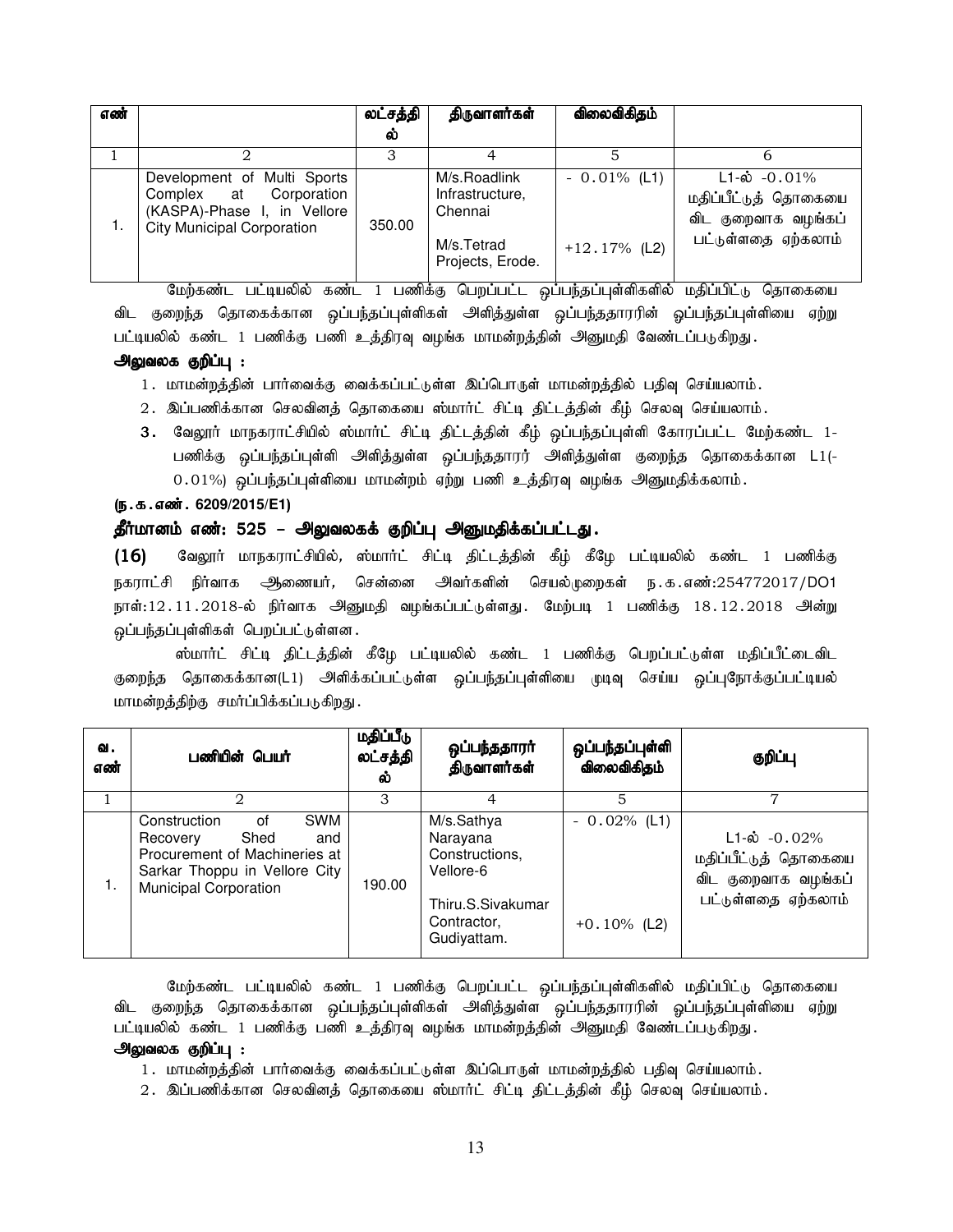3. வேலூர் மாநகராட்சியில் ஸ்மார்ட் சிட்டி திட்டத்தின் கீழ் ஒப்பந்தப்புள்ளி கோரப்பட்ட மே்கண்ட 1-பணிக்கு ஒப்பந்தப்புள்ளி அளித்துள்ள ஒப்பந்ததாரர் அளித்துள்ள குறைந்த ரெகைக்கான L1(- $0.02\%$ ) ஒப்பந்தப்புள்ளியை மாமன்றம் ஏற்று பணி உத்திரவு வழங்க அனுமதிக்கலாம்.

#### (ந.க.எண். 6209/2015/E1)

# தீர்மானம் எண்: 526 – அலுவலகக் குறிப்பு அனுமதிக்கப்பட்டது.

 $(17)$  வேலூர் மாநகராட்சி பொது நிதி 2018-19ன் கீழ் வேலூர் மாநகராட்சி வாகனம் TN 23 AF 6797க்கு Maintenance & Repair Works பணி பொது நிதியின் கீழ் மேற்கொள்ள தயாரிக்கப்பட்ட மதிப்பீட்டுத் தொகை ரு .55000/-க்கு ஆணையர் அவர்கள் நாள். $14.12.2018$ -ல் நிர்வாக அனுமதி வழங்கப்பட்டு, 09.01.2019 அன்று பெறப்பட்ட முன்று விலைப்புள்ளிகளின் ஒப்புநோக்கு பட்டியல் பின்வருமாறு

| வ.           | ஒப்பந்ததாரரின் பெயர்                                     | கொகை      | சதவிகிதம்                                |
|--------------|----------------------------------------------------------|-----------|------------------------------------------|
| எண்          |                                                          |           |                                          |
|              | M/S. Balamurugan<br>Automobile,<br>நிறுவனம், வேலூர்      | (B.53150) | மதிப்பீட்டுத் தொகையைவிட 3.36% குறைவு (L1 |
| $\mathbf{2}$ | M/s Sri Munirathinam<br>Automobiles, நிறுவனம்,<br>வேலூர் | (B.54130) | மதிப்பீட்டுத் தொகையைவிட 1.58% குறைவு (L2 |
| 3            | M/s Pradeep Auto Works,<br>நிறுவனம், வேலூர்              | m.54640   | மதிப்பீட்டுத் தொகையைவிட 0.65% குறைவு (L3 |

M/S. Balamurugan Automobile, நிறுவனம், வேலூர் (L1) ஒப்பந்ததாரர் மதிப்பீட்டு தொகையைவிட 3.36% குறைவாக அி்த்துள்ள விலைப்புள்ளியை ஏற்க மாமன்றத்தின் அனுமதிக்கு மாமன்றப் பொருள் பணிந்து சமர்ப்பிக்கப்படுகிறது.

# அலுவலக குறிப்பு:-

- 1. இப்பொருள் மாமன்றத்தில் பதிவு செய்யலாம்.
- $2.$   $\blacksquare$  இப்பணிக்கான செலவினத் தொகையை பொது நிதி 2018-19ல் செலவு செய்யலாம்.
- 3. பெறப்பட்ட விலைப்புள்ளிகளில் குறைந்த தொகைக்கான விலைப்புள்ளி அளித்துள்ள M/S. Balamurugan Automobile, வேலூர் நிறுவனத்தின் விலைப்புள்ளியை ஏற்கலாம்.

 $(n.5.5.5655/2018/E1)$ 

#### தீர்மானம் எண்: 527 – அலுவலகக் குறிப்பு அனுமதிக்கப்பட்டது.

 $(18)$  Bிலுார் மாநகராட்சி பொது நிதி 2018-19ன் கீழ் வேலூர் மாநகராட்சி வாகனம் TN 23 BD 1164 க்கு

FC, Maintenance & Repair Works பணி பொது நிதியின் கீழ் மேற்கொள்ள தயாரிக்கப்பட்ட மதிப்பீட்டுத் தொகை ரு.27200/-க்கு ஆணையர் அவர்கள் நாள்.24.10.2018-ல் நிர்வாக அனுமதி வழங்கப்பட்டு*,* 09.01.2019 அன்று பெறப்பட்ட முன்று விலைப்புள்ளிகளின் ஒப்புநோக்கு பட்டியல் பின்வருமாறு

| ഖ.           | ஒப்பந்ததாரரின் பெயர்                              | தொகை      | சதவிகிதம்                                   |
|--------------|---------------------------------------------------|-----------|---------------------------------------------|
| எண்          |                                                   |           |                                             |
|              | M/S. Ravi Metal Works,<br>நிறுவனம், வேலூர்        | (B.27200) | மதிப்பீட்டுத் தொகை விகிதம் (0.00) (L1)      |
| $\mathbf{2}$ | M/s Murugammal Auto<br>Carriage, நிறுவனம், வேலூர் | (B.35220) | மதிப்பீட்டுத் தொகையைவிட+29 .49% அதிகம் (L2) |
| 3            | M/S.SISCO Ltd, நிறுவனம்,<br>வேலூர்                | fb.36020  | மதிப்பீட்டுத் தொகையைவிட+32.43% அதிகம் (L3)  |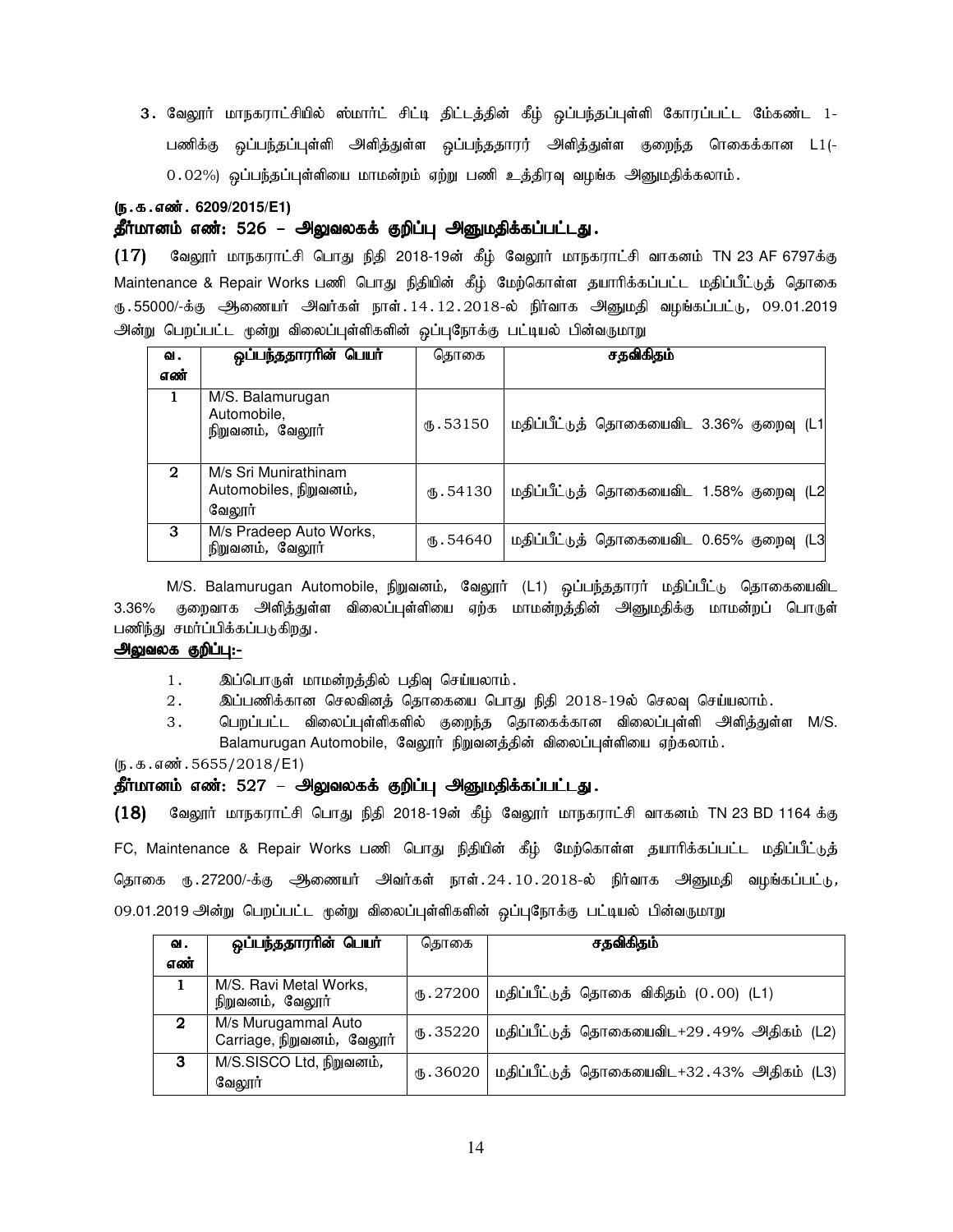M/S. Ravi Metal Works, நிறுவனம், வேலூா் (L1) ஒப்பந்ததாரா் மதிப்பீட்டு தொகை விகிதத்தில் அளித்துள்ள விலைப்புள்ளியை ஏற்க மாமன்றத்தின் அனுமதிக்கு மாமன்றப் பொருள் பணிந்து சமர்ப்பிக்கப்படுகிறது .

#### அலுவலக குறிப்பு:-

- 1. இப்பொருள் மாமன்றத்தில் பதிவு செய்யலாம்.
- $2.$   $\qquad$  இப்பணிக்கான செலவினத் தொகையை பொது நிதி 2018-19ல் செலவு செய்யலாம்.
- 3. பெறப்பட்ட விலைப்புள்ளிகளில் குறைந்த தொகைக்கான விலைப்புள்ளி அளித்துள்ள M/S. Ravi Metal Works, வேலூர் நிறுவனத்தின் விலைப்புள்ளியை ஏற்கலாம்.

 $(5.5.5.5\frac{1}{2017}$ /E1)

# தீர்மானம் எண்: 528 – அலுவலகக் குறிப்பு அனுமதிக்கப்பட்டது.

 $(19)$  வேலூர் மாநகராட்சி பொது நிதி 2018-19ன் கீழ் வேலூர் மாநகராட்சி வாகனம் TDJ 610 க்கு FC, Maintenance & Repair Works பணி பொது நிதியின் கீழ் மேற்கொள்ள தயாரிக்கப்பட்ட மதிப்பீட்டுத் தொகை ரு. 48550/-க்கு ஆணையர் அவர்கள் நாள். 24. 10. 2018-ல் நிர்வாக அனுமதி வழங்கப்பட்டு, 09.01.2019 அன்று பெறப்பட்ட முன்று விலைப்புள்ளிகளின் ஒப்புநோக்கு பட்டியல் பின்வருமாறு

| வ.           | ஒப்பந்ததாரரின் பெயர்                                  | தொகை      | சதவிகிதம்                                            |
|--------------|-------------------------------------------------------|-----------|------------------------------------------------------|
| எண்          |                                                       |           |                                                      |
|              | M/S. Balamurugan Automobile,<br>நிறுவனம், வேலூர்      |           | ரு. 48550   மதிப்பீட்டுத் தொகை விகிதம் $(0.00)$ (L1) |
| $\mathbf{2}$ | M/S. Pradeep Auto Works,<br>நிறுவனம், வேலூர்          | 0.53700   | மதிப்பீட்டுத் தொகையைவிட 10.61% அதிகம் (L2)           |
| 3            | M/s Sri Munirathinam<br>Automobiles, நிறுவனம், வேலூர் | (B.54900) | மதிப்பீட்டுத் தொகையைவிட 13.08% அதிகம் (L3)           |

M/S. Balamurugan Automobile, நிறுவனம், வேலூர் (L1) ஒப்பந்ததாரர் மதிப்பீட்டு தொகை விகிதத்தில் அளித்துள்ள விலைப்புள்ளியை ஏற்க மாமன்றத்தின் அனுமதிக்கு மாமன்றப் பொருள் பணிந்து சமர்ப்பிக்கப்படுகிறது .

#### அலுவலக குறிப்பு:-

- 1. இப்பொருள் மாமன்றத்தில் பதிவு செய்யலாம்.
- $2.$   $\blacksquare$  இப்பணிக்கான செலவினத் தொகையை பொது நிதி 2018-19ல் செலவு செய்யலாம்.
- 3. பெறப்பட்ட விலைப்புள்ளிகளில் குறைந்த தொகைக்கான விலைப்புள்ளி அளித்துள்ள M/S. Balamurugan Automobile, வேலூர் நிறுவனத்தின் விலைப்புள்ளியை ஏற்கலாம்.

 $(5.5.5.5\,\text{m}^3.96/2018/\text{E}1)$ 

# தீர்மானம் எண்: 529 – அலுவலகக் குறிப்பு அங்கீகரிக்கப்பட்டது.

 $(20)$  வேலூர் மாநகராட்சி பொது நிதி 2018-19ன் கீழ் வேலூர் மாநகராட்சி வாகனம் TN 23 AJ 0402 க்கு FC, Maintenance & Repair Works பணி பொது நிதியின் கீழ் மேற்கொள்ள தயாரிக்கப்பட்ட மதிப்பீட்டுத் தொகை ரு.37750/-க்கு ஆணையர் அவர்கள் நாள்.11.10.2018-ல் நிர்வாக அனுமதி வழங்கப்பட்டு*,* 09.01.2019 அன்று பெறப்பட்ட முன்று விலைப்புள்ளிகளின் ஒப்புநோக்கு பட்டியல் பின்வருமாறு

| வ . எண்     | ஒப்பந்ததாராின் பெயா்                                     | கொகை      | சதவிகிதம்                                 |
|-------------|----------------------------------------------------------|-----------|-------------------------------------------|
|             | M/S. Balamurugan<br>Automobile,<br>நிறுவனம், வேலூர்      | (B.37750) | மதிப்பீட்டுத் தொகை விகிதம் (0.00) (L1)    |
| $\mathbf 2$ | M/S. Pradeep Auto Works,<br>நிறுவனம், வேலூர்             | (B.39100) | மதிப்பீட்டுத் தொகையைவிட 3.58% அதிகம் (L2) |
| 3           | M/s Sri Munirathinam<br>Automobiles, நிறுவனம்,<br>வேலூர் | (B.41300) | மதிப்பீட்டுத் தொகையைவிட 9.40% அதிகம் (L3) |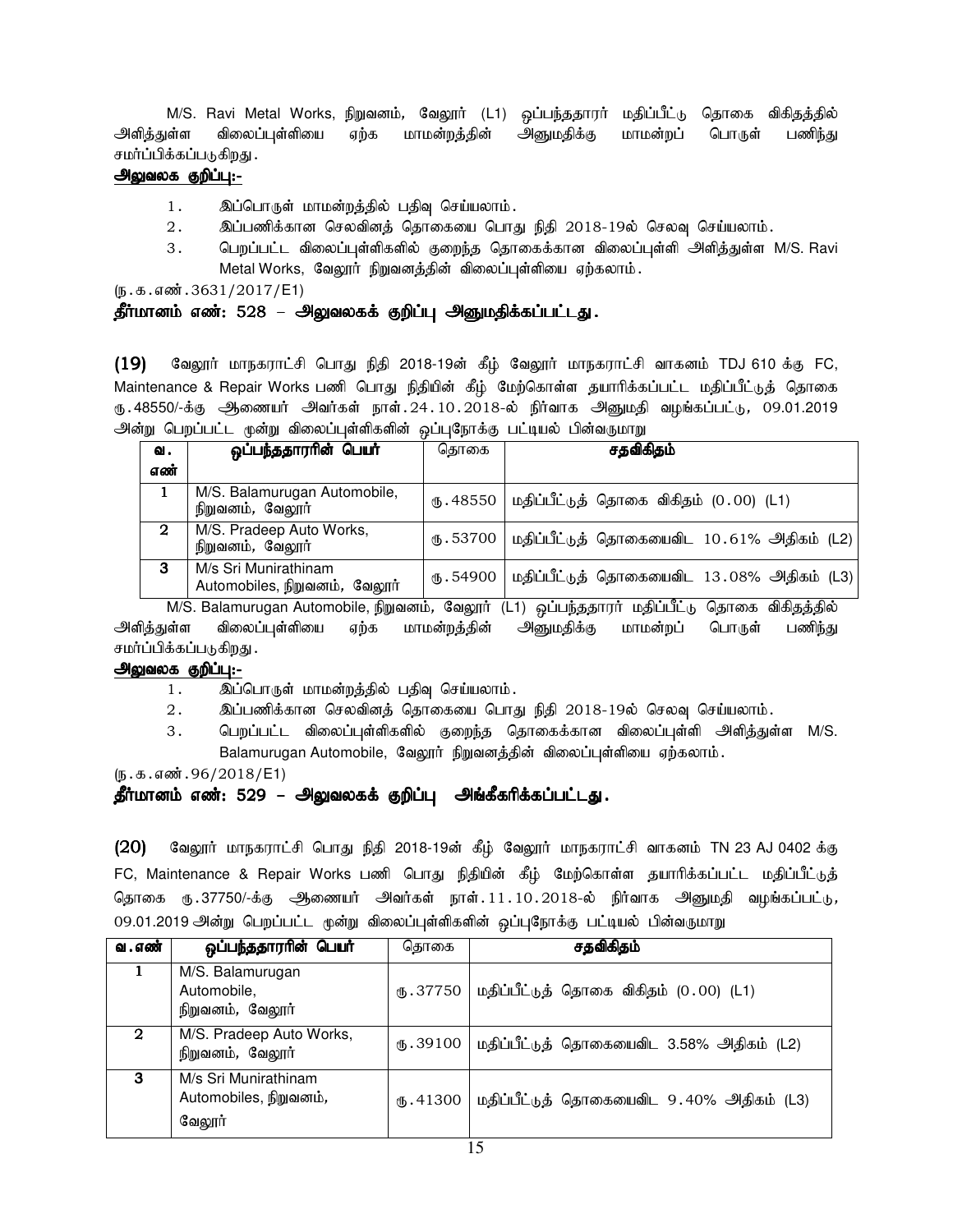M/S. Balamurugan Automobile, நிறுவனம், வேலூா் (L1) ஒப்பந்ததாரா் மதிப்பீட்டு தொகை விகிதத்தில் அளித்துள்ள விலைப்புள்ளியை ஏற்க மாமன்றத்தின் அனுமதிக்கு மாமன்றப் பொருள் பணிந்து சமர்ப்பிக்கப்படுகிறது .

#### அலுவலக குறிப்பு:-

- 1. இப்பொருள் மாமன்றத்தில் பதிவு செய்யலாம்.
- $2.$   $\blacksquare$  இப்பணிக்கான செலவினத் தொகையை பொது நிதி 2018-19ல் செலவு செய்யலாம்.
- 3. பெறப்பட்ட விலைப்புள்ளிகளில் குறைந்த தொகைக்கான விலைப்புள்ளி அளித்துள்ள M/S. Balamurugan Automobile, வேலூர் நிறுவனத்தின் விலைப்புள்ளியை ஏற்கலாம்.

 $(5.5.5.5\text{m}^3.3338/2018/\text{E}1)$ 

#### தீர்மானம் எண்: 530 – அலுவலகக் குறிப்பு அனுமதிக்கப்பட்டது.

 $(21)$  Bிஷூர் மாநகராட்சி பொது நிதி 2018-19ன் கீழ் வேலூர் மாநகராட்சி வாகனம் TN 23 BB 7651 க்கு FC, Maintenance & Repair Works பணி பொது நிதியின் கீழ் மேற்கொள்ள தயாரிக்கப்பட்ட மதிப்பீட்டுத் தொகை ரு.48000/-க்கு ஆணையர் அவர்கள் நாள்.14.12.2018-ல் நிர்வாக அனுமதி வழங்கப்பட்டு*,* 09.01.2019 அன்று பெறப்பட்ட முன்று விலைப்புள்ளிகளின் ஒப்புநோக்கு பட்டியல் பின்வருமாறு

| ഖ.           | ஒப்பந்ததாரரின் பெ <b>யா்</b>                          | கொகை                | சதவிகிதம்                                 |
|--------------|-------------------------------------------------------|---------------------|-------------------------------------------|
| எண்          |                                                       |                     |                                           |
|              | M/S. Balamurugan Automobile,<br>நிறுவனம், வேலூர்      | $\circled{6}.48000$ | மதிப்பீட்டுத் தொகை விகிதம் (0.00) (L1)    |
| $\mathbf{2}$ | M/s Sri Munirathinam<br>Automobiles, நிறுவனம், வேலூர் | (1.49410)           | மதிப்பீட்டுத் தொகையைவிட 2.94% அதிகம் (L2) |
| 3            | M/s Pradeep Auto Works,<br>நிறுவனம், வேலூர்           | $\text{I}$ .50640   | மதிப்பீட்டுத் தொகையைவிட 5.50% அதிகம் (L3) |

M/S. Balamurugan Automobile, நிறுவனம், வேலூர் (L1) ஒப்பந்ததாரர் மதிப்பீட்டு தொகை விகிதத்தில் அளித்துள்ள விலைப்புள்ளியை ஏற்க மாமன்றத்தின் அனுமதிக்கு மாமன்றப் பொருள் பணிந்து சமர்ப்பிக்கப்படுகிறது .

# அலுவலக குறிப்பு:-

- 1. இப்பொருள் மாமன்றத்தில் பதிவு செய்யலாம்.
- $2.$   $\qquad$  இப்பணிக்கான செலவினத் தொகையை பொது நிதி 2018-19ல் செலவு செய்யலாம்.
- 3. பெறப்பட்ட விலைப்புள்ளிகளில் குறைந்த தொகைக்கான விலைப்புள்ளி அளித்துள்ள M/S. Balamurugan Automobile, வேலூர் நிறுவனத்தின் விலைப்புள்ளியை ஏற்கலாம்.

ந.க.எண்.5353/2018/E1

# தீர்மானம் எண்: 531 – அலுவலகக் குறிப்பு அனுமதிக்கப்பட்டது.

 $(22)$  Bிஷூர் மாநகராட்சி பொது நிதி 2018-19ன் கீழ் வேலூர் மாநகராட்சி வாகனம் TN 23 AF 6796 க்கு Maintenance & Repair Works பணி பொது நிதியின் கீழ் மேற்கொள்ள தயாரிக்கப்பட்ட மதிப்பீட்டுத் தொகை ரு.13000/-க்கு ஆணையர் அவர்கள் நாள்.14.11.2018-ல் நிர்வாக அனுமதி வழங்கப்பட்டு, 14.12.2018 அன்று பெறப்பட்ட முன்று விலைப்புள்ளிகளின் ஒப்புநோக்கு பட்டியல் பின்வருமாறு

| வ . எண் | ஒப்பந்ததாராின் பெயா்                               | கொகை | சதவிகிதம்                                             |
|---------|----------------------------------------------------|------|-------------------------------------------------------|
|         | M/s V.Sekar Mechanic,<br>நிறுவனம், வேலூர்          |      | ரு. 12250   மதிப்பீட்டுத் தொகையைவிட 5.77% குறைவு (L1) |
| 2       | M/s Sri Lakshmi Motor<br>Mechanic Works, நிறுவனம், |      | ரு. 13900   மதிப்பீட்டுத் தொகையைவிட 6.92% அதிகம் (L2) |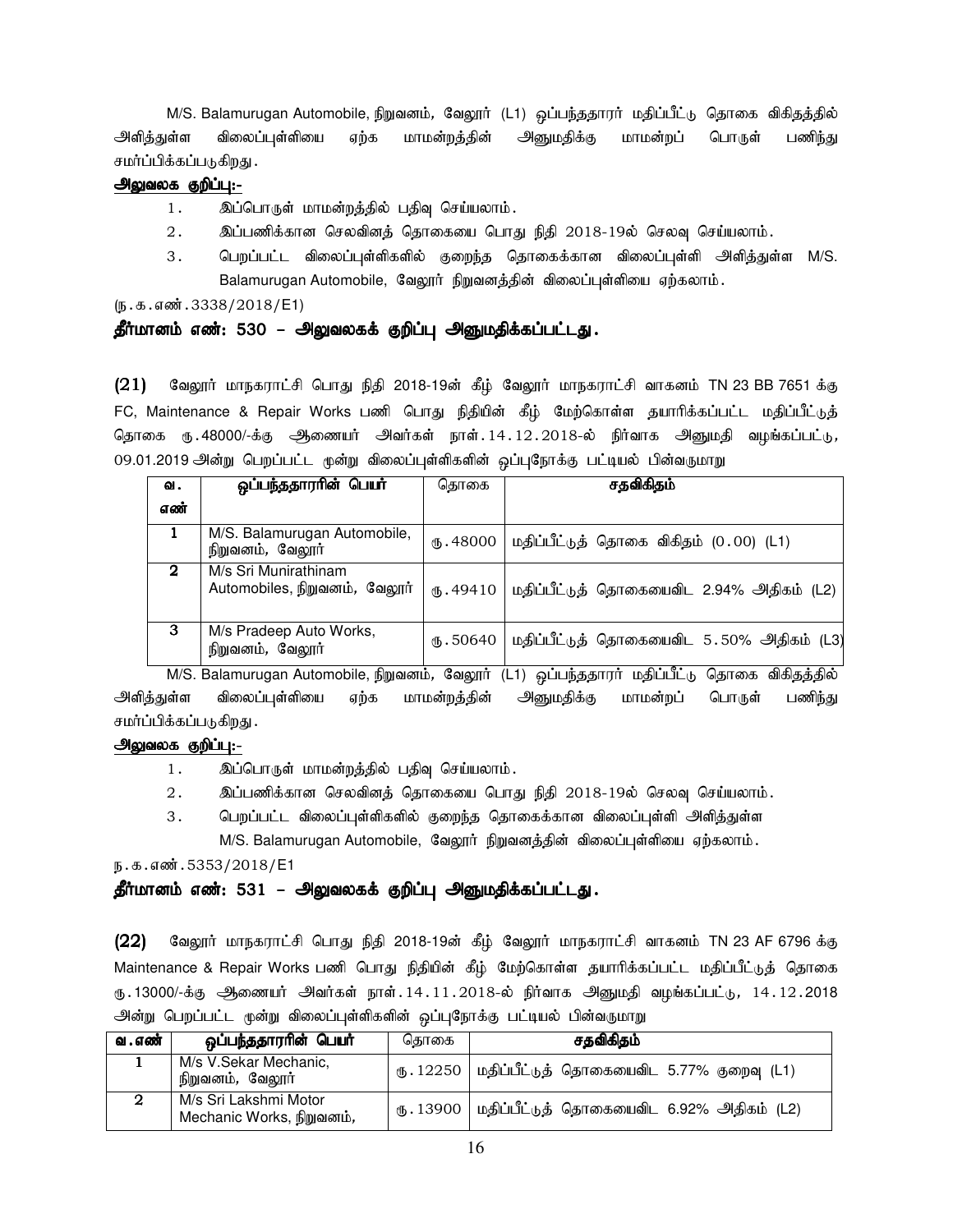| வேலாா்                                                 |                                                                                                 |  |
|--------------------------------------------------------|-------------------------------------------------------------------------------------------------|--|
| M/s Vignesh Motor Mechanic<br>Works, நிறுவனம்,  வேலூர் | $\text{\textregistered}.14100$   மதிப்பீட்டுத் தொகையைவிட $\text{\textdegree}$ 8.46% அதிகம் (L3) |  |

M/s V.Sekar Mechanic, நிறுவனம், வேலூர் (L1) ஒப்பந்ததாரர் மதிப்பீட்டு தொகையைவிட 5.77% குறைவாக அளித்துள்ள விலைப்புள்ளியை ஏற்க மாமன்றத்தின் அனுமதிக்கு மாமன்றப் பொருள் பணிந்து சமர்ப்பிக்கப்படுகிறது .

#### அலுவலக குறிப்பு:-

- 1. இப்பொருள் மாமன்றத்தில் பதிவு செய்யலாம்.
- $2.$   $\,$  இப்பணிக்கான செலவினத் தொகையை பொது நிதி 2018-19ல் செலவு செய்யலாம்.
- 3. பெறப்பட்ட விலைப்புள்ளிகளில் குறைந்த தொகைக்கான விலைப்புள்ளி அளித்துள்ள M/s V.Sekar Mechanic, வேலூர் நிறுவனத்தின் விலைப்புள்ளியை ஏற்கலாம்.

#### (e.f.vz;.5848/2018/**E1)**

#### தீர்மானம் எண்: 532 – அலுவலகக் குறிப்பு அனுமதிக்கப்பட்டது.

 $(23)$  Baலூர் மாநகராட்சி பொது நிதி 2018-19ன் கீழ் வேலூர் மாநகராட்சி வாகனம் TN 23 BB 4893க்கு Maintenance & Repair Works பணி பொது நிதியின் கீழ் மேற்கொள்ள தயாரிக்கப்பட்ட மதிப்பீட்டுத் தொகை ரு.26000/-க்கு ஆணையர் அவர்கள் நாள்.20.12.2018-ல் நிர்வாக அனுமதி வழங்கப்பட்டு, 09.01.2019 அன்று பெறப்பட்ட முன்று விலைப்புள்ளிகளின் ஒப்புநோக்கு பட்டியல் பின்வருமாறு

| வ . எண் | ஒப்பந்ததாரரின் பெயர்                                         | தொகை                | சதவிகிதம்                                  |
|---------|--------------------------------------------------------------|---------------------|--------------------------------------------|
|         | M/S. V.Sekar Mechanic,<br>நிறுவனம், வேலூர்                   | (5.25950)           | மதிப்பீட்டுத் தொகையைவிட 0.19% குறைவு (L1)  |
| 2       | M/S. Vignesh Motor Mechanic<br>Works, நிறுவனம், வேலூர்       | (1.27200)           | மதிப்பீட்டுத் தொகையைவிட 4.62% அதிகம் (L2)  |
| -3      | M/S Sri Lakshmi Motor<br>Mechanic Works, நிறுவனம்,<br>வேலூர் | $\mathbf{L}$ .31500 | மதிப்பீட்டுத் தொகையைவிட 21.15% அதிகம் (L3) |

M/S. V.Sekar Mechanic, நிறுவனம், வேலூா் (L1) ஒப்பந்ததாரா் மதிப்பீட்டு தொகையைவிட 0.19% குறைவாக அளித்துள்ள விலைப்புள்ளியை ஏற்க மாமன்றத்தின் அனுமதிக்கு மாமன்றப் பொருள் பணிந்து சமர்ப்பிக்கப்படுகிறது .

#### அலுவலக குறிப்பு:-

- 1. இப்பொருள் மாமன்றத்தில் பதிவு செய்யலாம்.
- $2.$   $\qquad$  இப்பணிக்கான செலவினத் தொகையை பொது நிதி 2018-19ல் செலவு செய்யலாம்.
- 3. பெறப்பட்ட விலைப்புள்ளிகளில் குறைந்த தொகைக்கான விலைப்புள்ளி அளித்துள்ள M/S. V.Sekar Mechanic, வேலூர் நிறுவனத்தின் விலைப்புள்ளியை ஏற்கலாம்.

ந.க.எண்.4655/2018/E1

தீர்மானம் எண்: 533 – அலுவலகக் குறிப்பு அனுமதிக்கப்பட்டது.

 $(24)$  Bிஷூர் மாநகராட்சி பொது நிதி 2018-19ன் கீழ் வேலூர் மாநகராட்சி வாகனம் TN 23 AF 6814 க்கு New Battery மாற்றும் பணி பொது நிதியின் கீழ் மேற்கொள்ள தயாரிக்கப்பட்ட மதிப்பீட்டுத் தொகை ரு.6000/-க்கு ஆணையர் அவர்கள் நாள்.30.11.2018-ல் நிர்வாக அனுமதி வழங்கப்பட்டு, 09.01.2019 அன்று பெறப்பட்ட முன்று விலைப்புள்ளிகளின் ஒப்புநோக்கு பட்டியல் பின்வருமாறு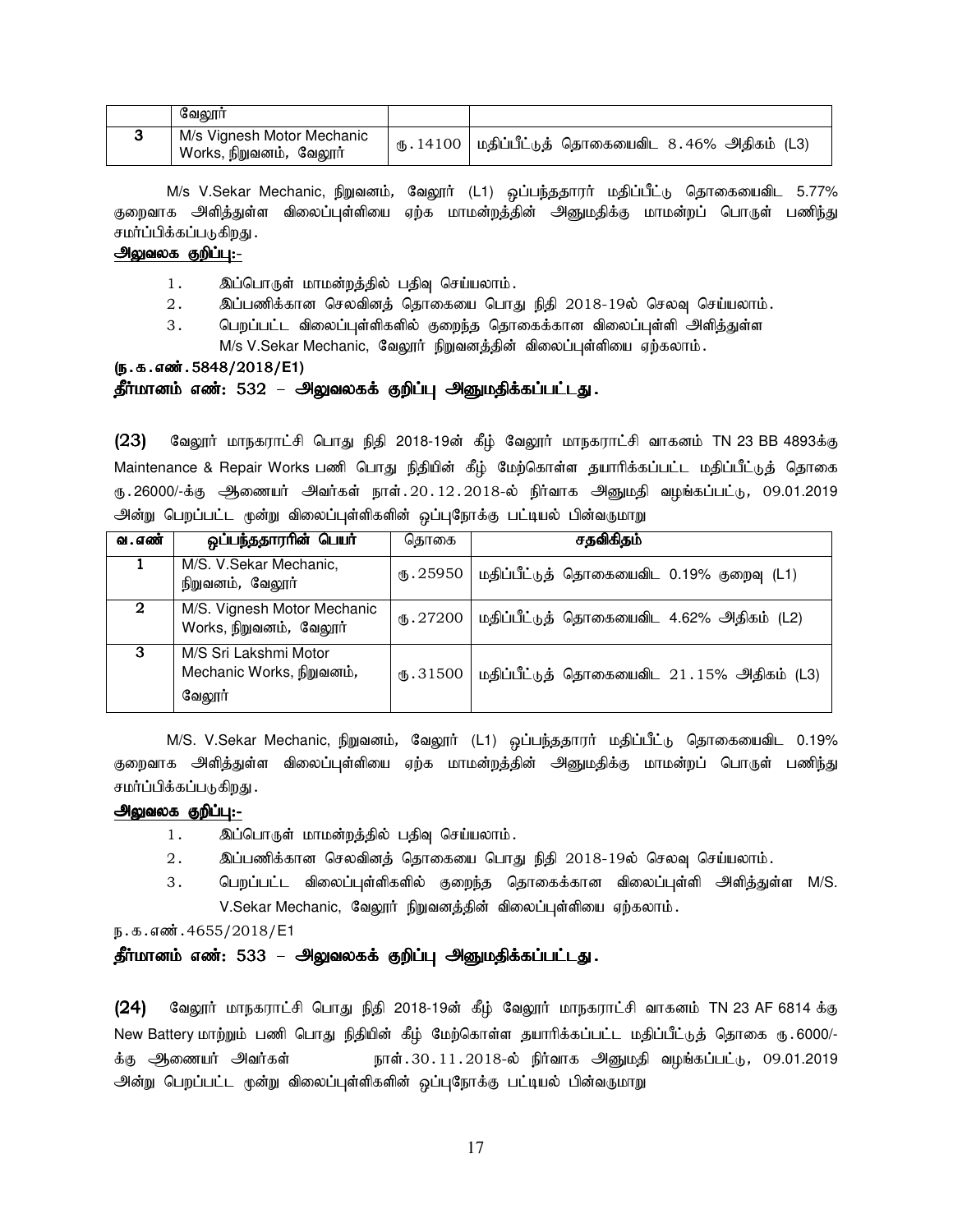| வ.           | ஒப்பந்ததாரரின் பெயர்                             | தொகை         | சதவிகிதம்                                  |
|--------------|--------------------------------------------------|--------------|--------------------------------------------|
| எண்          |                                                  |              |                                            |
|              | M/s Vellore Battery Centre,<br>நிறுவனம், வேலூர்  | $(1)$ . 6000 | மதிப்பீட்டுத் தொகை விகிதம் (0.00) (L1)     |
| $\mathbf{2}$ | M/s The Auto Diesel Service,<br>நிறுவனம், வேலூர் | ரு. 6800     | மதிப்பீட்டுத் தொகையைவிட 13.33% அதிகம் (L2) |
| 3            | M/s Vellore Battery Care,<br>நிறுவனம், வேலூர்    | (հ.6950      | மதிப்பீட்டுத் தொகையைவிட 15.83% அதிகம் (L3) |

M/s Vellore Battery Centre, நிறுவனம், வேலூர் (L1) ஒப்பந்ததாரர் மதிப்பீட்டு தொகை விகிதத்தில் அளித்துள்ள விலைப்புள்ளியை ஏற்க மாமன்றத்தின் அனுமதிக்கு மாமன்றப் பொருள் பணிந்து சமர்ப்பிக்கப்படுகிறது .

### அலுவலக குறிப்பு:-

- 1. இப்பொருள் மாமன்றத்தில் பதிவு செய்யலாம்.
- $2.$   $\blacksquare$  இப்பணிக்கான செலவினத் தொகையை பொது நிதி 2018-19ல் செலவு செய்யலாம்.
- 3. பெறப்பட்ட விலைப்புள்ளிகளில் குறைந்த தொகைக்கான விலைப்புள்ளி அளித்துள்ள M/s Vellore Battery Centre, வேலூர் நிறுவனத்தின் விலைப்புள்ளியை ஏற்கலாம்.

#### $(5.5.5.5\frac{1}{2018})$

#### தீர்மானம் எண்: 534 – அலுவலகக் குறிப்பு அனுமதிக்கப்பட்டது.

 $(25)$  கேலூர் மாநகராட்சி பொது நிதி 2018-19ன் கீழ் வேலூர் மாநகராட்சி வாகனம் TN 23 D 5644 க்கு FC, Maintenance & Repair Works பணி பொது நிதியின் கீழ் மேற்கொள்ள தயாரிக்கப்பட்ட மதிப்பீட்டுத் தொகை ரு.27050/-க்கு ஆணையர் அவர்கள் நாள்.08.10.2018-ல் நிர்வாக அனுமதி வழங்கப்பட்டு, 09.01.2019 அன்று பெறப்பட்ட இரண்டு விலைப்புள்ளிகளின் ஒப்புநோக்கு பட்டியல் பின்வருமாறு

| ഖ.  | ஒப்பந்ததாரரின் பெயர்                              | கொகை      | சதவிகிதம்                                            |
|-----|---------------------------------------------------|-----------|------------------------------------------------------|
| எண் |                                                   |           |                                                      |
|     | M/s Ravi Metal Works,<br>நிறுவனம், வேலூர்         |           | ரு. 27050   மதிப்பீட்டுத் தொகை விகிதம் $(0.00)$ (L1) |
| 2   | M/s Murugammal Auto<br>Carriage, நிறுவனம், வேலூர் | (B.27830) | மதிப்பீட்டுத் தொகையைவிட 2.88% அதிகம் (L2)            |

M/s Ravi Metal Works, நிறுவனம், வேலூர் (L1) ஒப்பந்ததாரர் மதிப்பீட்டு தொகை விகிதத்தில் அளித்துள்ள விலைப்புள்ளியை ஏற்க மாமன்றத்தின் அனுமதிக்கு மாமன்றப் பொருள் பணிந்து சமர்ப்பிக்கப்படுகிறது .

#### அலுவலக குறிப்பு:-

- 1. இப்பொருள் மாமன்றத்தில் பதிவு செய்யலாம்.
- $2.$   $\blacksquare$  இப்பணிக்கான செலவினத் தொகையை பொது நிதி 2018-19ல் செலவு செய்யலாம்.
- 3. பெறப்பட்ட விலைப்புள்ளிகளில் குறைந்த தொகைக்கான விலைப்புள்ளி அளித்துள்ள M/s Ravi Automobiles, வேலூர் நிறுவனத்தின் விலைப்புள்ளியை ஏற்கலாம்.

 $(5.5.5.5\omega)$ : 209/2018/E1)

தீர்மானம் எண்: 535 – அலுவலகக் குறிப்பு அனுமதிக்கப்பட்டது.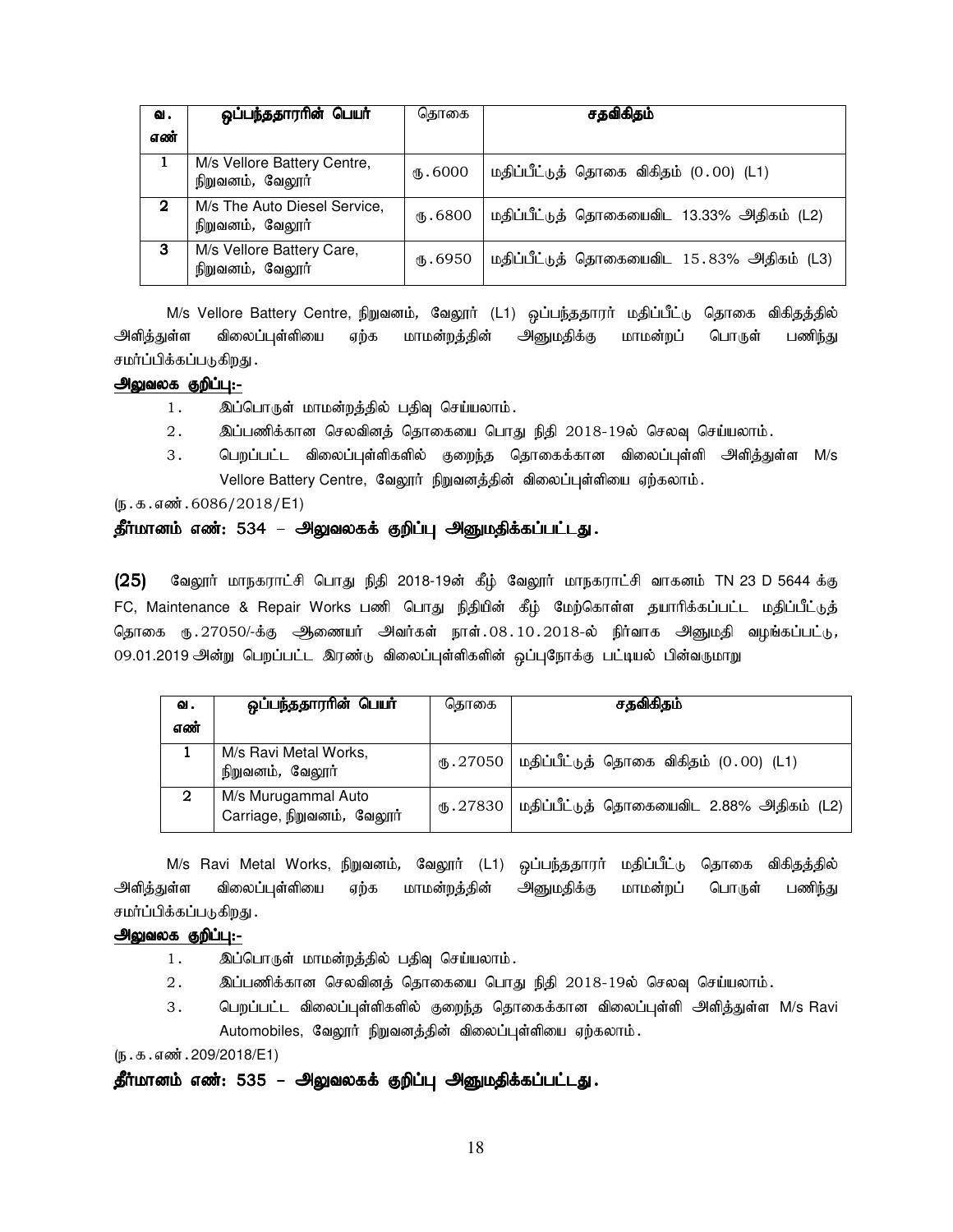(26) Vellore City Municipal Council has been selected as one of the Model Cities under Urban Governance Component of TNSUDP. One of the main Project Development Objectives (PDOs) of TNSUDP is to pilot Urban Management Reforms in Tamil Nadu and to improve Urban Services in participating ULBs in financially sustainable manner.

2) The Model Cities concept will be implemented, using the Result Based Grant and Disbursement Linked Indicators (DLIs) approach, based on the willingness and capability of the ULB. These "Model Cities" will become role models for ULBs across Tamil Nadu.

 3) The main objective of Urban Governance Component (Model City Component) is to demonstrate effective models of urban management. These "Model Cities" are envisaged to become role models for ULB across Tamil Nadu in terms of urban management and governance.

 4) A Model City under this component is envisaged to deliver the following outcomes and results in the following areas:

- (i) improved decision making powers and technical and management capacity, supported through the delegation of progressively increased administrative and financial powers;
- (ii) strategic urban and infrastructure planning linked to ULB resources;
- (iii) strengthened financial resources and management, and
- (iv) information disclosure and citizens engagement through e-governance mechanism.

5) As per the 'Operations Manual for Urban Governance Component', the Model City has to prepare a MultiYear Capital Investment Plan (for a minimum period of 3 years) under DLI – Area 2 viz., Spatial Development Planning" in the 3rd year of the project period of TNSUDP – i.e. in 2017-2018

 6) Accordingly, the Technical Expert Cell (TEC), Vellore City Municipal Corporation has prepared Multi Year Capital Investment Plan. This plan has been prepared based on the Capital Works identified / selected by the Commissioner and Engineers of Vellore City Municipal Corporation and the financial data furnished by the Accounts wing of Vellore City Municipal Corporation.

 7) The quantum of Capital Investment proposed for the next five years from 2018-19 to 2022-23 in the Capital Investment Plan are submitted below:

| Year      | Rs. in Crores |
|-----------|---------------|
| 2018-2019 | 188.67        |
| 2019-2020 | 740.38        |
| 2020-2021 | 334.32        |
| 2021-2022 | 184.37        |
| 2022-2023 | 184.37        |

 8) As per the guidelines given in the "Operations Manual for Urban Governance Component", the Council has to pass a resolution endorsing the Capital Investment Plan and committing to align the Annual Budget preparation process with the City Investment Plan.

# **Resolution Sought for:**

Vellore City Municipal Council may consider and accord approval for the Multiyear Capital Plan prepared by the Technical Expert Cell and officials of Vellore City Municipal Corporation and making provisions in the coming budgets as above.

- (i) The Multiyear Capital Investment Plan for Vellore City Municipal Corporation is approved.
- (ii) The Council has committed to align the Annual Budget preparation process with the Capital Investment Plan.

ROC No :E1/5239 /2014  $\mathbf{\hat{B}}$ ர்மானம் எண்: 536 – The Subject Approved.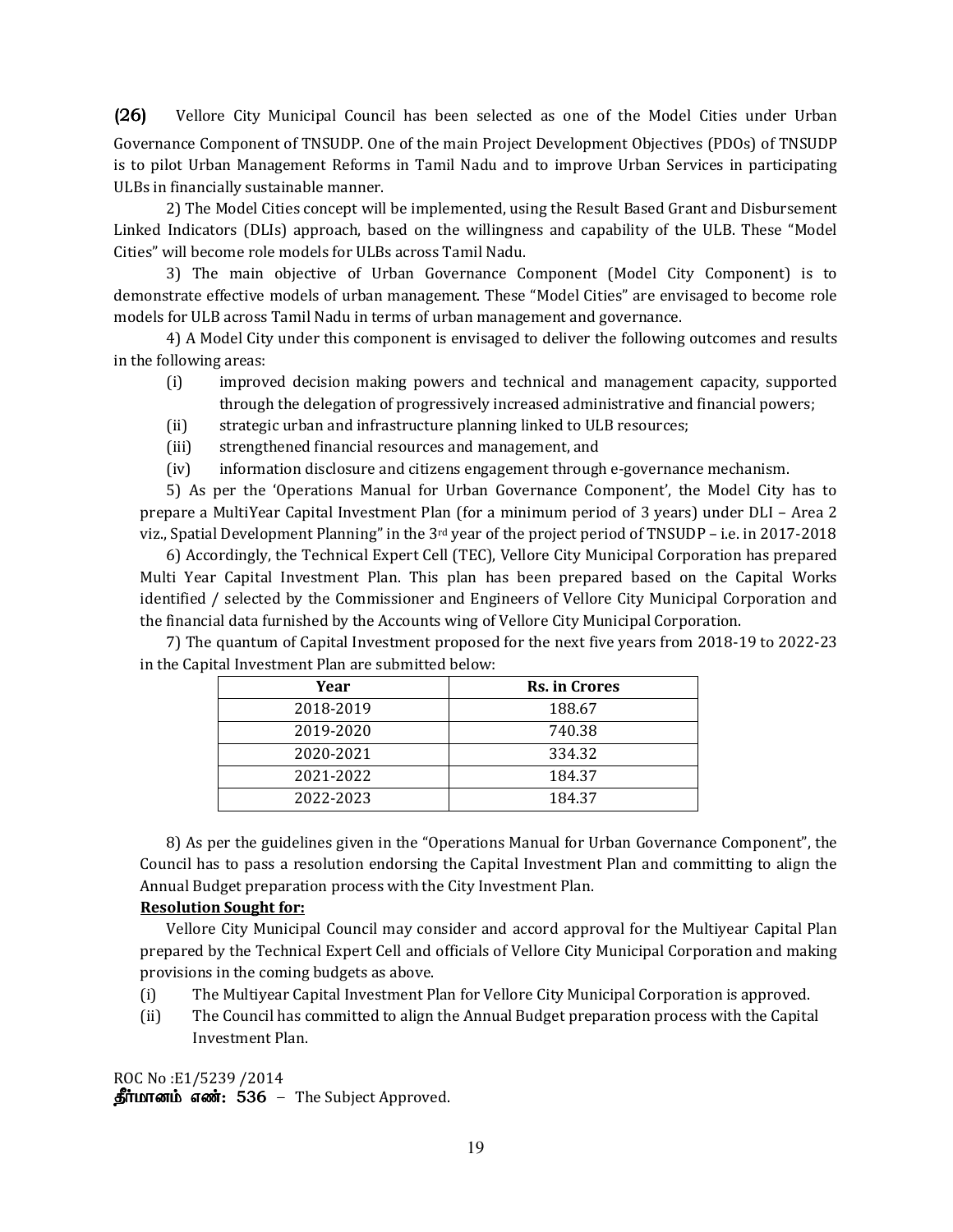$(27)$  2018-19 ஆம் ஆண்டிற்கு சுகாதார பிரிவைச் சார்ந்த IV வது மண்டல துப்புரவு பணியாளருக்கு சீருடை வாங்கி வழங்க ஆதம் செலவு ரு. 1,11,815. 14/- மற்றும் தையல் கூலி ரு. 58,080/-க்கு மாமன்ற அனுமதி கோரப்படுகிறது.

#### அலுவலக குறிப்பு:-

மாமன்றம் அனுமதிக்கலாம். அவசர அவசியத்தை முன்னிட்டு வேலூர் தமிழ்நாடு கைத்தறி நெசவாளர் கூட்டுறவு சங்கத்தில் வாங்கி வழங்கலாம்.

# தீர்மானம் எண்: 537 – அலுவலகக் குறிப்பு அங்கீகரிக்கப்பட்டது.

(28) வேலூர் மாநகராட்சி மண்டலம் II-ல் தற்போதுள்ள 24 மின் கலன்களால் இயக்கப்பட்டுவரும் வாகனங்கள் பழுது ஏற்படும் சூழ்நிலையில் பழுது நிவர்த்தி செய்யும் காலத்தில் அத்தியாவசிய பணியான திடக்கழிவு மேலாண்மை பணி பாதிக்கப்படுகிறது .எனவே பழுது ஏற்படாதவாறு முறையாக பராமரிக்கவும், ஏற்படும் பழுதுகளை விரைவாக சரி செய்யவும் மேற்கண்ட 24 வாகனங்களுக்கு வருடாந்திர பராமரிப்பு ஒப்பந்தம் (AMC) Annual Maintenance Contract தகுதியான ஒப்பந்ததாரருடன் ஏற்படுத்திக்கொள்ள விதிமுறைகளுக்குட்பட்டு ஒப்பந்தபுள்ளி கோரவும் அதற்கான செலவீனம் ருபாய் 9.50 லட்சம் செலவு செய்துகொள்ளவும் மாமன்ற அனுமதிக்கும் முடிவிற்க்கும் வைக்கப்படுகிறது .

ந.க.எண்:668/2019/எச்1

#### அலுவலக குறிப்பு:

பொதுசுகாதார அவசர அவசியம் கருதி மேற்கண்ட பணியினை அனுமதிக்கலாம். செலவீனம் பொது நிதியிலிருந்து மேற்கொள்ளலாம். முன்அனுமதி வழங்கப்பட்டதை மன்றம் ஏற்கலாம்

#### தீர்மானம் எண்: 538 – அலுவலகக் குறிப்பு அங்கீகரிக்கப்பட்டது.

(29) வேலூர் மாநகராட்சி தூய்மை இந்திய திட்டம் (SBM-2018-19) Supply and delivery of 6000 ltrs **capacity truck mounted high pressure jet rodding cum sewage suction machine at Vellore Corporation** பணி மேற்கொள்ளுகல் பணிக்கு மகிப்பீட்<sub>ம்</sub> கொகை ரூ. 49.00 இலட்சக்கிற்கு 7<sup>th</sup> **SHPC** ந.க.எண்:38984/2014/P1 நாள்:24.09.2018-ல் நிர்வாக அனுமதி பெறப்பட்டுள்ளது. இப்பணிக்கு 26.12.2018-ல் அன்று பெறப்பட்ட ஒப்பந்தப்புள்ளிகளுக்கான ஒப்புநோக்கு பட்டியல் தயார் செய்யப்பட்டுள்ளது . இப்பணிக்கு அளிக்கப்பட்டுள்ள <u>ஒ</u>ப்பந்தப்புள்ளிகளில் மதிப்பீட்டை விட குறைந்த தொகைக்கான ஒப்பந்தப்புள்ளி அளித்துள்ள ஒப்பந்தாரரின் ஒப்பந்தப்புள்ளியை ஏற்க மாமன்றத்தின் அனுமதி கோரப்படுகிறது.

| ഖ.<br>எண் | பணியின் பெயர் | மதிப்பீடு | ஒப்பந்ததாரர்<br>கிருவாளர்கள் | ஒப்பந்தப்புள்ளி<br>விலைவிகிதம் | குறிப்பு |
|-----------|---------------|-----------|------------------------------|--------------------------------|----------|
|           |               |           |                              |                                |          |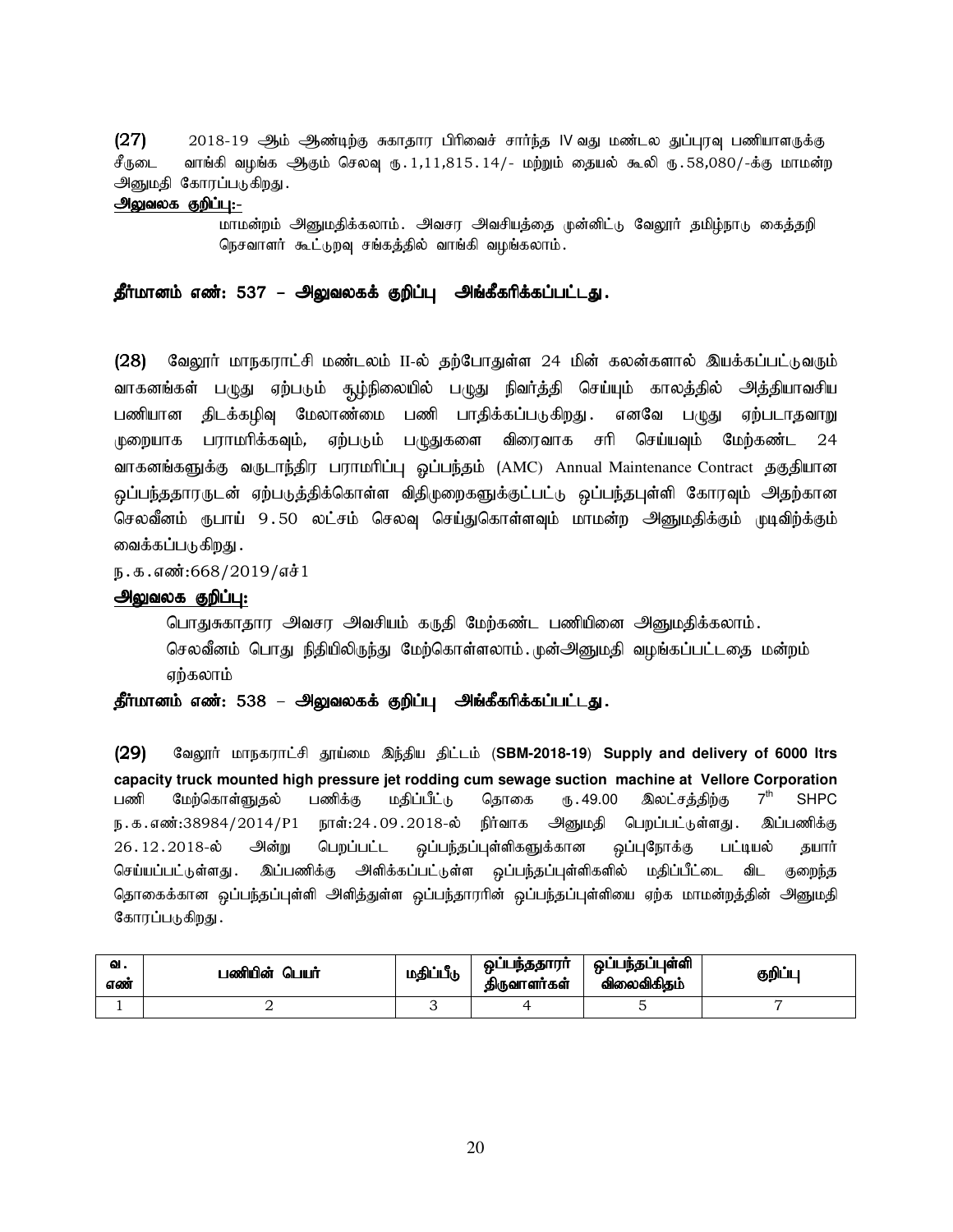| Supply and delivery of 6000 ltrs<br>capacity truck mounted<br>high                           | 49.00 | M/s. Sharp<br>Systems, | $-0.13\%$ (L1) | $L1-\dot{\omega}$ -0.13%<br>மதிப்பீட்டுத்<br>தொகையை விட |
|----------------------------------------------------------------------------------------------|-------|------------------------|----------------|---------------------------------------------------------|
| jet rodding<br>cum<br>pressure<br>machine at<br>sewage suction<br><b>Vellore Corporation</b> |       | Coimbatore             |                | குறைவாக வழங்கப்<br>பட்டுள்ளதை<br>ஏற்கலாம்               |

மேற்கண்ட பட்டியலில் குறைந்த தொகைக்கான ஒப்பந்தப்புள்ளி அளித்த ஒப்பந்ததாரரின் ஒப்பந்தப்புள்ளியை ஒப்புதல் செய்ய மாமன்றத்தின் அனுமதி கோரப்படுகிறது.

#### <u>அலுவலக குறிப்பு :</u>

- 1. khr மன்றத்தின் பார்வைக்கு வைக்கப்பட்டுள்ள இப்பொருள் மாமன்றத்தில் பதிவு செய்யலாம்.
- 2. இப்பணிக்கான செலவினத் தொகையை தூய்மை இந்திய திட்டம் (**SBM-2018-19**) கீழ் செலவு செய்யலாம்.
- 3. வேலூர் மாநகராட்சியில் தூய்மை இந்திய திட்டம் (**SBM-2018-19**) கீழ் ஒப்பந்தப்புள்ளி கோரப்பட்ட பணிக்கு ஒப்பந்தப்புள்ளி அளித்துள்ள ஒப்பந்ததாரின் குறைந்த தொகைக்கான L1  $(-0.13%)$  ஒப்பந்தப்புள்ளியை ஏற்க மாமன்றம் அனுமதிக்கலாம்.

#### $(5.5.5 \text{...} \cdot 6257/2018/\text{...})$

# தீர்மானம் எண்: 539 – அலுவலகக் குறிப்பு அங்கீகரிக்கப்பட்டது.

(30) வேலூர் மாநகராட்சி பொதுநிதி 2018-19ன் கீழ் Supply and Delivery of A3 and A4 Printers at General Section and Engineering Section, Main Office in Vellore Corporation பணிக்கு தயாரிக்கப்பட்ட மதிப்பீட்டுத் தொகை ரு. 1,20,000/-க்கு ஆணையர் அவர்களின் நிர்வாக அனுமதி நாள். 23.01.2019-ல் நிர்வாக .<br>அனுமதி வழங்கப்பட்டுள்ளது . இப்பணிக்கு 28 01 2019 அன்று பெறப்பட்ட முன்று விலைப்புள்ளிகளின் ஒப்புநோக்கு பட்டியல் விவரம் பின்வருமாறு.

| வ . எண் | ஒப்பந்ததாரரின் பெயர்                       | விலைப்புள்ளி சதவிகிதம்  |
|---------|--------------------------------------------|-------------------------|
|         | M/S. Gets Computer<br>Accessiories;,வேலூர் | $\text{I}18700$ /-      |
| 2       | M/S. Netware Computers<br>வேலூர்           | $\times$ . 119250/-     |
| З       | M/S.Brindha Agencies,<br>வேலூர்            | $\mathbf{t}$ . 119660/- |

மேற்படி பணிக்கு பெறப்பட்ட முன்று விலைப்புள்ளிகளில் M/S.Gets Computer Accessories, வேலூர் நிறுவனத்தார் மதிப்பீட்டுத் தொகையை விட குறைவான விலை விகிதத்தில் அளித்துள்ள விலைப்புள்ளியை ஏற்க மாமன்றத்தின் அனுமதிக்கு மாமன்றப் பொருள் பணிந்து சமர்ப்பிக்கப்படுகிறது.

மேலும் M/S.Gets Computer Accessories, வேலூர், நிறுவனத்தாருக்கு பணிஆணை வழங்க மாமன்றத்தின் அனுமதிக்கு மாமன்றப் பொருள் பணிந்து வைக்கப்படுகிறது.

#### அலுவலக குறிப்பு:-

- 1. khr மன்றத்தின் பார்வைக்கு வைக்கப்பட்டுள்ள இப்பொருள் மாமன்றத்தில் பதிவு செய்யலாம்.
- 2. இப்பணிக்கான செலவினத் தொகையை பொதுநிதி 2018-19ன் கீழ் செலவு செய்யலாம்.
- 3 . பெறப்பட்ட விலைப்புள்ளிகளில் மதிப்பீட்டுத் தொகையை விட குறைவான விலை விகிதத்தில் விலைப்புள்ளி அளித்துள்ள M/S.Gets Computer Accessories, வேலூர், அவர்களின் விலைப்புள்ளியை ஏற்கலாம்.

 $(5.5.5.5175/2018/\text{R})$ 

தீர்மானம் எண்: 540 – அலுவலகக் குறிப்பு அங்கீகரிக்கப்பட்டது.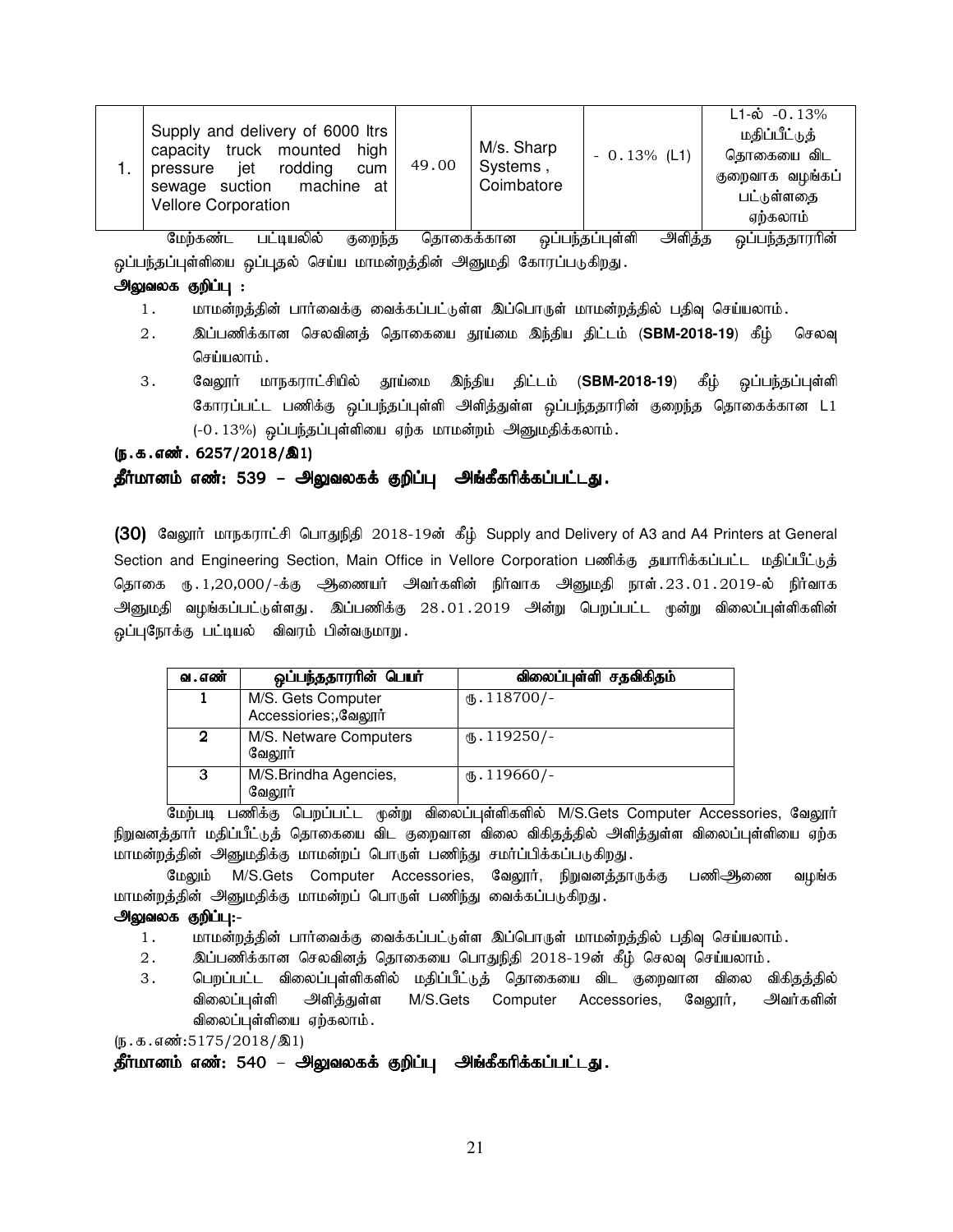$(31)$  வேலூர் மாநகராட்சி பொது நிதி மற்றும் குடிநீர் நிதி 2018-19ன் கீழ் மைய அலுவலகத்தில் உள்ள RO Plant பழுதடைந்த நிலையில் உள்ள HDPE Tank (ம) RO Membrane ஆயுட்காலம் முடிவடைந்துவிட்டதால். புதிய Sand and Service செய்யும் பணிக்கு தயாரிக்கப்பட்ட மதிப்பீட்டுத் தொகை ரூ. 1,67,000/-க்கு .<br>ஆணையர் அவர்களின் நிர்வாக அனுமதி நாள்.10.10.2018-ல் நிர்வாக அனுமதி வழங்கப்பட்டுள்ளது. .<br>இப்பணிக்கு 27.12.2018 அன்று பெறப்பட்ட முன்று விலைப்புள்ளிகளின் ஒப்புநோக்கு பட்டியல் விவரம் பின்வருமாறு .

| வ . எண் | ஒப்பந்ததாரரின் பெயர்                  | விலைப்புள்ளி சதவிகிதம் |
|---------|---------------------------------------|------------------------|
|         | திரு . V.S. ஆனந்தன் <i>,</i>          | $\text{t}$ . 166885/-  |
|         | வேலூர்                                |                        |
| 2       | M/S.Sai Saranya Enterprises<br>வேலாா் | $\omega$ . 167720/-    |
| з       | M/S.Brindha Agencies,<br>வேலூர்       | (B.167545)             |

மேற்படி பணிக்கு பெறப்பட்ட முன்று விலைப்புள்ளிகளில் திரு.V.S. ஆனந்தன், வேலூர், நிறுவனத்தார் மதிப்பீட்டுத் தொகையை விட குறைவான விலை விகிதத்தில் அிளித்துள்ள விலைப்புள்ளியை ஏற்க மாமன்றத்தின் அனுமதிக்கு மாமன்றப் பொருள் பணிந்து சமர்ப்பிக்கப்படுகிறது.

மேலும் திரு.V.S. ஆனந்தன், வேலூர், நிறுவனத்தாருக்கு பணிஆணை வழங்க மாமன்றத்தின் அனுமதிக்கு மாமன்றப் பொருள் பணிந்து வைக்கப்படுகிறது.

#### அலுவலக குறிப்பு:-

- 1. khkd;wj;jpd; ghh;itf;F itf;fg;gl;Ls;s ng;bghUs; khkd;wj;jpy; gjpt[ bra;ayhk;.
- 2. இப்பணிக்கான செலவினத் தொகையை பொதுநிதி 2018-19ன் கீழ் செலவு செய்யலாம்.
- 3 . பெறப்பட்ட விலைப்புள்ளிகளில் மதிப்பீட்டுத் தொகையை விட குறைவான விலை விகிதத்தில் விலைப்புள்ளி அளித்துள்ள திரு. V.S. ஆனந்தன், வேலூர், அவர்களின் விலைப்புள்ளியை ஏற்கலாம் .

 $(5.5.5.50015/2018/91)$ 

### தீர்மானம் எண்: 541 – அலுவலகக் குறிப்பு அங்கீகரிக்கப்பட்டது.

(32) கேலூர் மாநகராட்சி மண்டலம் III ல் திடக்கழிவு மேலாண்மை பணியில் பயன்படுத்தப்பட்டுவரும் மின்கலன் முன்று சக்கர சைக்கின்/வாகனங்களுக்கு (BOV) தேவையான 12 Volt 42 Ah பேட்டரிகள் சுமார் 120 எண்ணிக்கையில் தேவைப்படுவதால் இதனை வினியோகம் செய்ய தகுதியான வினியோகிப்பாளரிடத்திலிருந்து ஒப்பந்த புள்ளி பெறலாம் உத்தேச செலவீனம் ரு 9.99 லட்சத்திற்கு மாமன்ற அனுமதிக்கும் முடிவிற்கும் வைக்கப்படுகிறது.

ந.க.எண. / $2018/H1$ 

#### அலுவலக குறிப்பு:-

- 1. பொது சுகாதார அவசர அவசியம் கருதி பணியினை செய்யலாம்
- $2.$  செலவீனத்தினை பொது நிதியிலிருந்து மேற் கொள்ளலாம்

தீர்மானம் எண்: 542 – அலுவலகக் குறிப்பு அங்கீகரிக்கப்பட்டது.